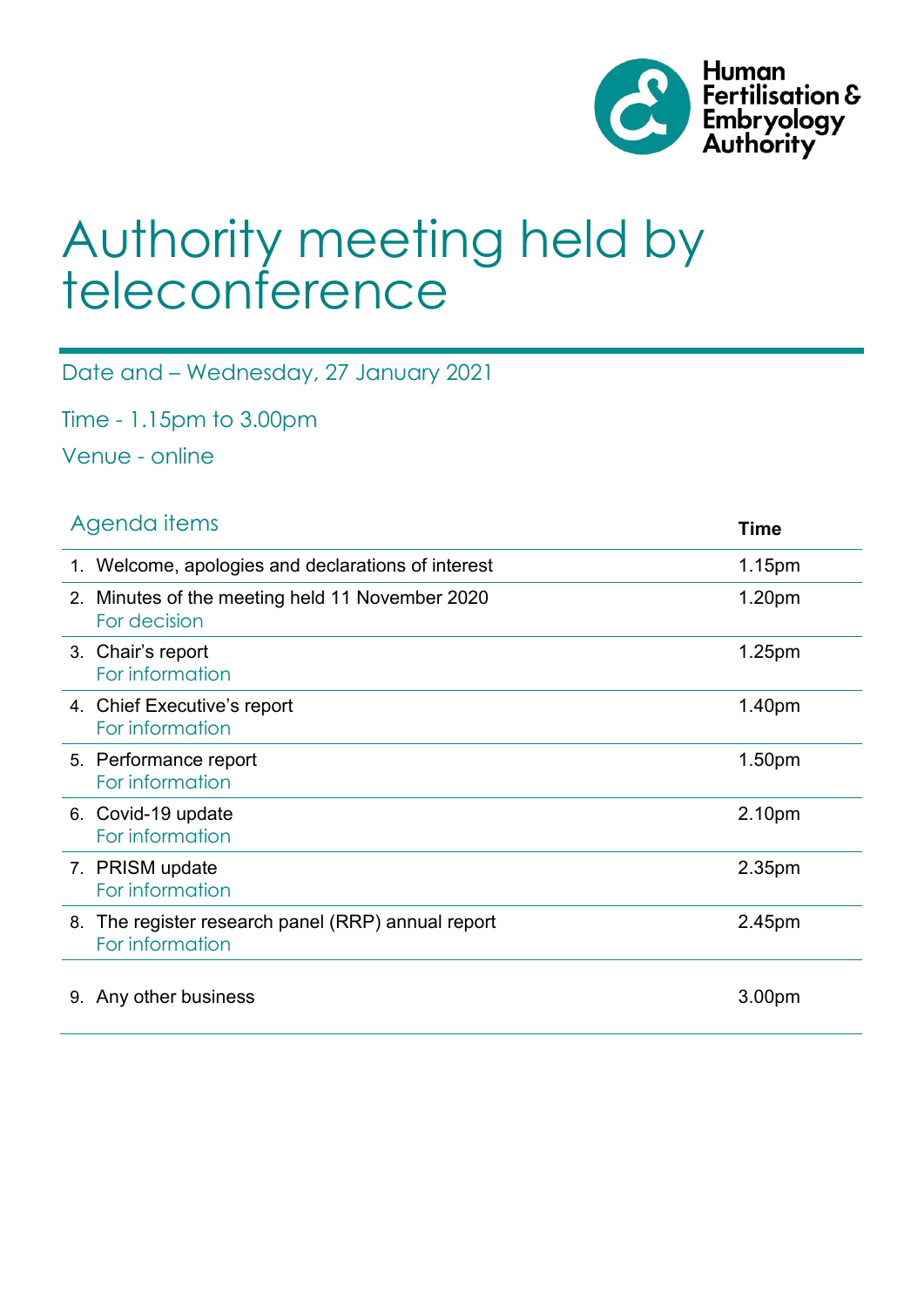

# Minutes of Authority meeting 11 November 2020

| <b>Details:</b>                 |                                                                                                                               |        |      |  |  |  |  |
|---------------------------------|-------------------------------------------------------------------------------------------------------------------------------|--------|------|--|--|--|--|
| Area(s) of strategy this        | The best care – effective and ethical care for everyone                                                                       |        |      |  |  |  |  |
| paper relates to:               | The right information – to ensure that people can access the right information<br>at the right time                           |        |      |  |  |  |  |
|                                 | Shaping the future – to embrace and engage with changes in the law,<br>science and society                                    |        |      |  |  |  |  |
| Agenda item                     | $\overline{2}$                                                                                                                |        |      |  |  |  |  |
| Meeting date                    | 27 January 2021                                                                                                               |        |      |  |  |  |  |
| Author                          | Debbie Okutubo, Governance Manager                                                                                            |        |      |  |  |  |  |
| <b>Output:</b>                  |                                                                                                                               |        |      |  |  |  |  |
| For information or<br>decision? | For decision                                                                                                                  |        |      |  |  |  |  |
| Recommendation                  | Members are asked to confirm the minutes of the Authority meeting held on<br>11 November 2020 as a true record of the meeting |        |      |  |  |  |  |
| Resource implications           |                                                                                                                               |        |      |  |  |  |  |
| Implementation date             |                                                                                                                               |        |      |  |  |  |  |
| Communication(s)                |                                                                                                                               |        |      |  |  |  |  |
| Organisational risk             | $\boxtimes$ Low                                                                                                               | Medium | High |  |  |  |  |
|                                 |                                                                                                                               |        |      |  |  |  |  |

Annexes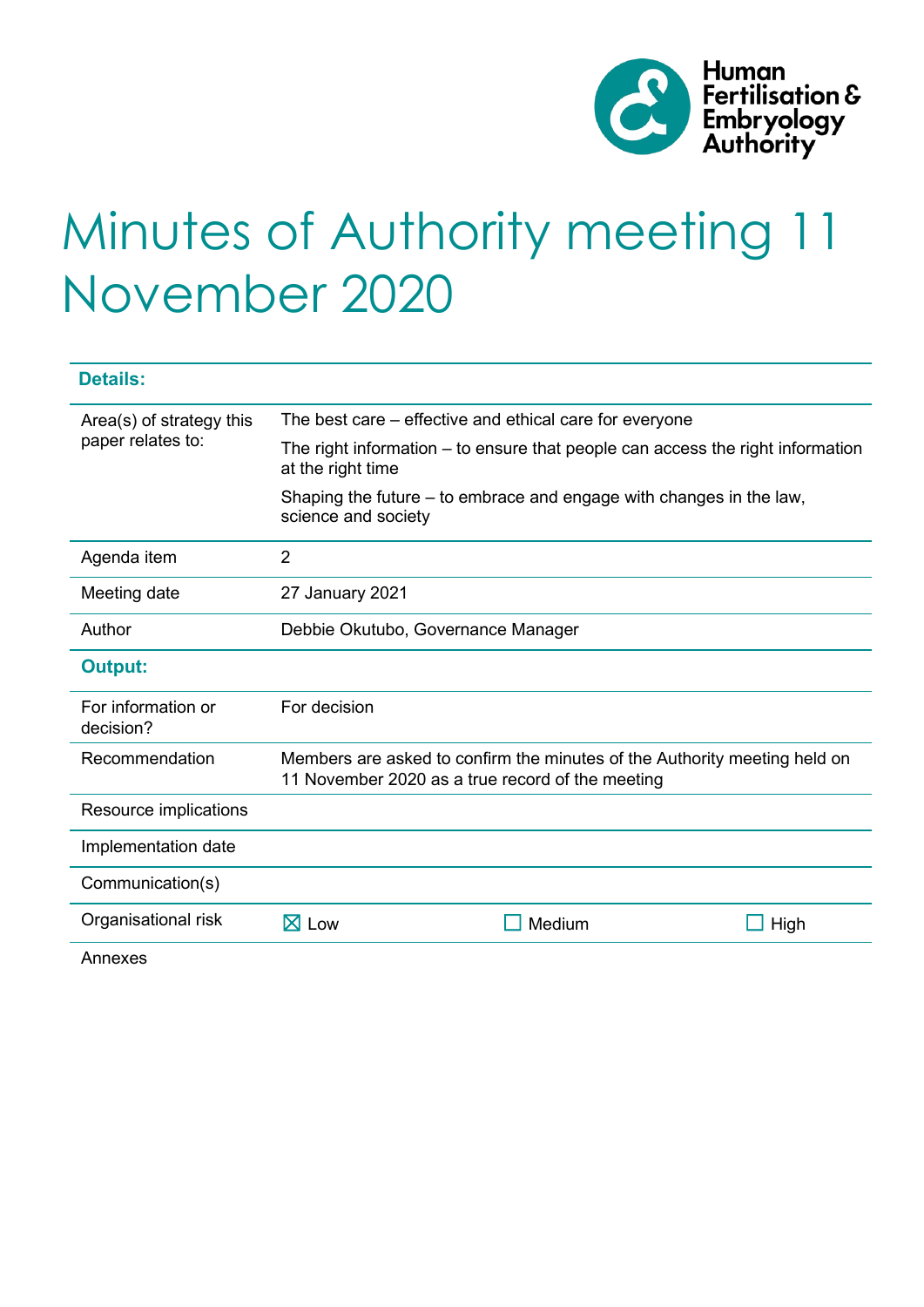## Minutes of the Authority meeting on 11 November 2020 held via teleconference

| Members present     | Sally Cheshire<br>Margaret Gilmore<br>Anita Bharucha<br><b>Anthony Rutherford</b><br>Emma Cave<br>Anne Lampe         | Jonathan Herring<br>Gudrun Moore<br><b>Ruth Wilde</b><br>Yacoub Khalaf<br><b>Ermal Kirby</b><br>Kate Brian |
|---------------------|----------------------------------------------------------------------------------------------------------------------|------------------------------------------------------------------------------------------------------------|
| Apologies           |                                                                                                                      |                                                                                                            |
| <b>Observers</b>    | Marina Pappa<br>Steve Pugh<br>(Department of Health and Social<br>Care - DHSC)                                       |                                                                                                            |
| Staff in attendance | Peter Thompson<br><b>Richard Sydee</b><br><b>Rachel Cutting</b><br>Catherine Drennan<br>Dan Howard<br>Andrew Leonard | Paula Robinson<br>Debbie Okutubo<br>Dina Halai<br><b>Helen Crutcher</b><br><b>Emily Tiemann</b>            |

#### **Members**

There were 12 members at the meeting – eight lay and four professional members.

## **1.** Welcome, apologies and declarations of interest

- **1.1.** The Chair opened the meeting by welcoming Authority members, the public and staff present online. She stated that the meeting was audio recorded in line with previous meetings and the recording would be made available on our website to allow members of the public who were not able to listen in during our deliberations to hear it afterwards.
- **1.2.** There was one staff apology for absence from Clare Ettinghausen, Director of Strategy and Corporate Affairs.
- **1.3.** Declarations of interest were made by:
	- Yacoub Khalaf (PR at a licensed clinic)
	- Anthony Rutherford (clinician at a licensed clinic)
	- Ruth Wilde (counsellor at licensed clinics)
	- Kate Brian (working at Fertility Network UK).

#### **2.** Minutes of the last meeting

**2.1.** Members agreed that the minutes of the meeting held on 16 September 2020 were a true record of the meeting and could be signed by the Chair.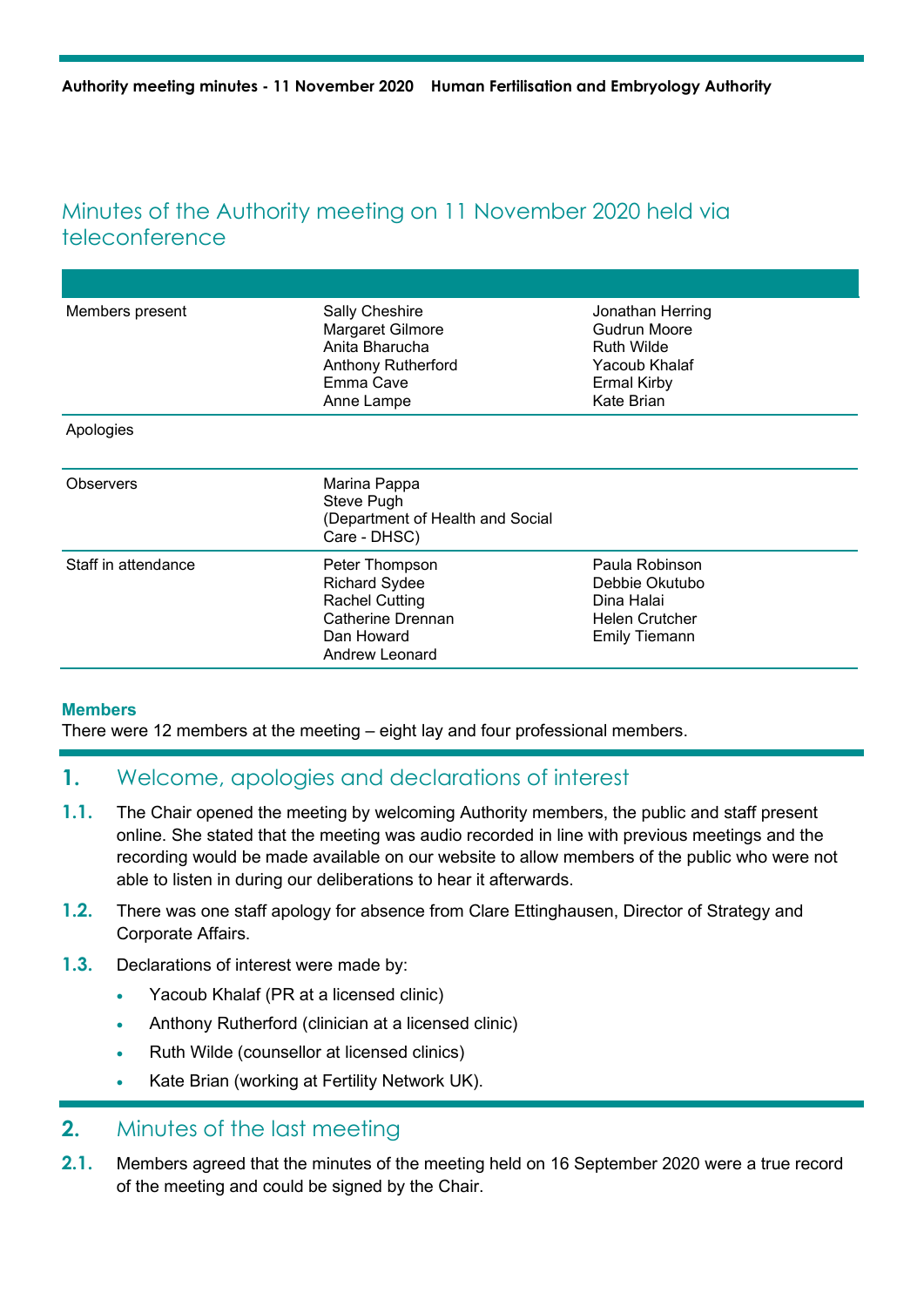#### **3.** Performance report and strategic risk register

- **3.1.** The performance report, covering data up to September 2020 was presented to the Authority. It was noted that there were three indicators classed as red, F1 - debt collection; F3 - prompt payment; and R1 - register errors.
- **3.2.** The Chief Executive (CE) commented that overall performance was good. Sickness absence was very low with only eight days in total. The majority of staff had adapted well to working from home, but staff wellbeing remained a concern and will continue to be kept under review.
- **3.3.** In response to a question, it was noted that staff were encouraged to take annual leave to avoid burn out, even though it was appreciated that people were unable to travel anywhere due to the current lockdown and the pandemic. It was noted that this information was cascaded to staff through a number of avenues including the all-staff meetings, team meetings and during one to ones.
- **3.4.** The Chair commented that HFEA staff were doing incredible work even though we were not regarded as frontline staff. At the persons responsible (PR) virtual event held recently, it was noted how stressful clinic staff were finding working during this pandemic and the effect it was having on morale and efficiency.
- **3.5.** The CE elaborated on this and explained that we hosted the annual PR event with identical morning and afternoon sessions. They were very well attended and the agenda was varied. The Chair opened the meeting at both sessions and among other topics, the challenges posed by Covd-19 were discussed.
- **3.6.** Today, in the absence of the Director of Strategy and Corporate Affairs, the CE informed members that the Competition and Markets Authority (CMA) had launched their draft guidance for the fertility sector about clinics' consumer law obligations. The guidance has been issued for consultation and would be finalised next March. After a period of 'bedding in', enforcement action could be taken by the CMA if they found that UK consumer protection law was not being adhered to by clinics. The HFEA have been closely involved in developing this work and are fully supportive of it. It will be very helpful for patients to ensure costs and terms of treatment are fully transparent and more easily comparable between clinics.
- **3.7.** The week commencing 2 November 2020 was National Fertility Awareness week and the HFEA had supported it through online activity and a video message from the Chair. Staff were thanked for all their work on this.
- **3.8.** The State of the Sector report, our annual review of compliance, would be published later in the month. As we now published quarterly non-compliance reports via Clinic Focus, this would be a shorter report than in previous years.
- **3.9.** It was reported that progress had been made on the patient forum to ensure a regular flow of feedback between the HFEA and patients. This would be via virtual and online activity and more information would be given at the next Authority meeting.
- **3.10.** The Chair commented that she spoke at a Wellbeing of Women webinar on egg freezing where the HFEA website was being signposted as an excellent source of independent information and advice.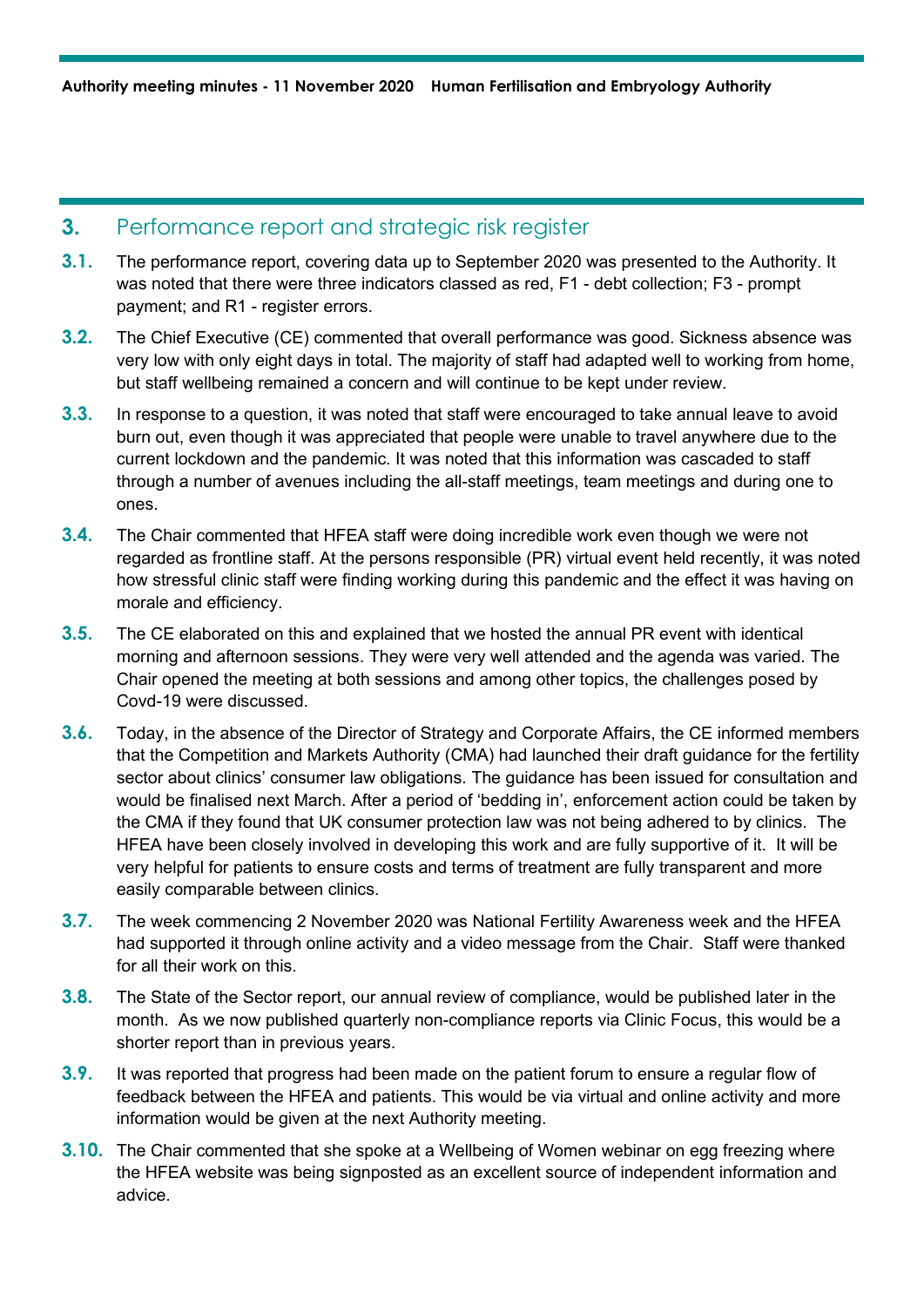- **3.11.** The Director of Compliance and Information presented to the Authority. Members were advised that the paused opening the register (OTR) service was re-opened on 20 October. The OTR team had processed the earlier backlog of applications. Due to the service being closed for six months there has now been a significant influx of new applications which would take longer to process.
- **3.12.** Members asked what the timeliness risk was in turning around the backlog in OTR requests. The Director of Compliance and Information responded that the previous backlog had already been cleared, and that it was the increased influx of requests since the service had re-opened which were the issue. The OTR team are working through them and applicants are being told that there may be a delay but the team will do their very best to expedite requests as soon as possible. The new Register Information Team Application (RITA) was being developed and it would support the register. It was noted that the website states that requests would be responded to as soon as possible.
- **3.13.** It was noted that the Choose a Fertility Clinic (CaFC) verification exercise in preparation for the forthcoming update was progressing well.
- **3.14.** The Director of Finance presented on HFEA finances and reiterated that debt collection was in the red. He commented that this indicator had been affected by Covid-19 impacting the sector, but we had started to see improvements in recent weeks' and we expect the collection rate to continue to improve over time.
- **3.15.** Members were advised that we were forecasting an underspend in expenditure against the budget.
- **3.16.** Regarding the office move to Redman Place, Stratford E20, the premises would be ready by 18 November and we will change our address officially on 1 December 2020. Staff will potentially be able to go into an office setting subject to government guidance from January 2021.

#### Strategic risk register

**3.17.** The strategic risk register was noted. The Chair commented on board appointments and hoped that it should be resolved shortly via our sponsor team at the DHSC. Also, although the rating of this risk had been reduced earlier due to progress made on recruitment, as time passed we may wish to raise this higher than a medium (amber) rating as we still do not have clarity on when new members will be appointed.

#### Decision

**3.18.** Members noted the performance report and the strategic risk register.

#### **4.** Covid-19 updates

- **4.1.** The Director of Compliance and Information presented the Covid-19 updates, and it was noted that regular catch-ups were held with NHS England alongside the two progress meetings held directly with the Secretary of State for Health and NHSE to assess progress in reopening the fertility sector to patients.
- **4.2.** The CE issued a position statement following the announcement of the second lockdown which was well received by clinic staff and patients. In the statement, it was acknowledged that clinics had robust procedures in place to be Covid-19 secure; and that there was an expectation for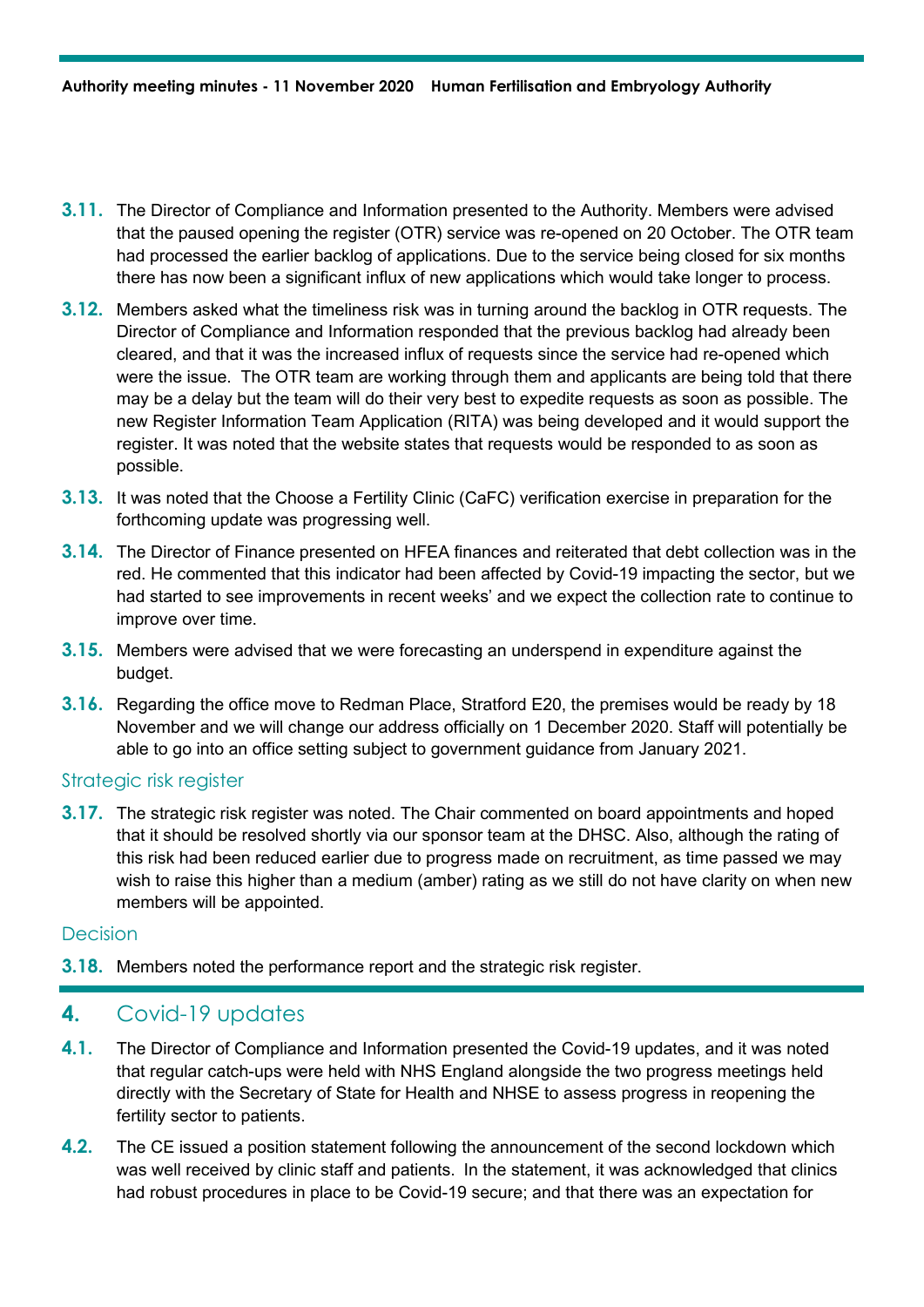clinics to promptly review their policies and procedures and to demonstrate how their service would be safely maintained.

- **4.3.** The statement went on to inform clinics that we would closely monitor the situation and requested that referrals for necessary urgent or emergency treatment made by licensed clinics to an NHS facility other than their own clinic be reported through the HFEA incident reporting system. Lastly it was not envisaged that a further national closure of clinics would be necessary.
- **4.4.** Members were reminded that they had approved inspections to recommence in November and currently government restrictions during this second lockdown were not as severe as the lockdown which happened in March 2020 since travelling for work purposes was currently allowed. Clinics remained open and inspections would be undertaken wherever possible.
- **4.5.** Members were informed that virtual inspections would be conducted if a centre has had a visit within the last 2 years. Risk assessments were conducted on centres and inspectors had been provided with PPE by the DHSC.
- **4.6.** In response to a question, it was noted that, although there has not been a further national closure of clinics, local circumstances such as staff being redeployed may mean that individual clinics will have to close or restrict appointments. It was also noted that some patients had reported that they had found the period of closure very hard and some clinics had not communicated well with patients during the pandemic.
- **4.7.** Members advised that clinics need to keep reporting on the good work they have been doing and translating this back to patients, whilst updating their Patient Support policies.
- **4.8.** The Chair commented that at the PR event some clinics said they were short staffed, some due to ill health or self-isolation. At the PR event they agreed that there should be another event in three months' time to specifically discuss best practice and share experiences with respect to the pandemic.
- **4.9.** Members commented that the current national situation was having a huge impact on patients in terms of what it meant for their treatment and mental health, which could not be ignored. Best practice needed to be shared.
- **4.10.** The Chair thanked the inspection team for responding to the sector in an agile manner.

#### **Decision**

**4.11.** The Covid-19 update was noted.

#### **5.** PRISM update

- **5.1.** The Chief Information Officer (CIO) presented the PRISM update to the Authority. Members were advised of the progress made and the remaining steps of the launch process.
- **5.2.** It was noted that the PRISM release candidate was launched on 13 October. Clinic engagement sessions and a refresh of the data in choose a fertility clinic (CaFC) had also started. The reprofiling of the PRISM launch and the CaFC verification exercise was allowing clinics to spend more time ensuring their 2020 data was as accurate as possible. The legacy EDI system migration was also completed in early November.
- **5.3.** Members were advised that the steps to the PRISM launch process that were still outstanding included: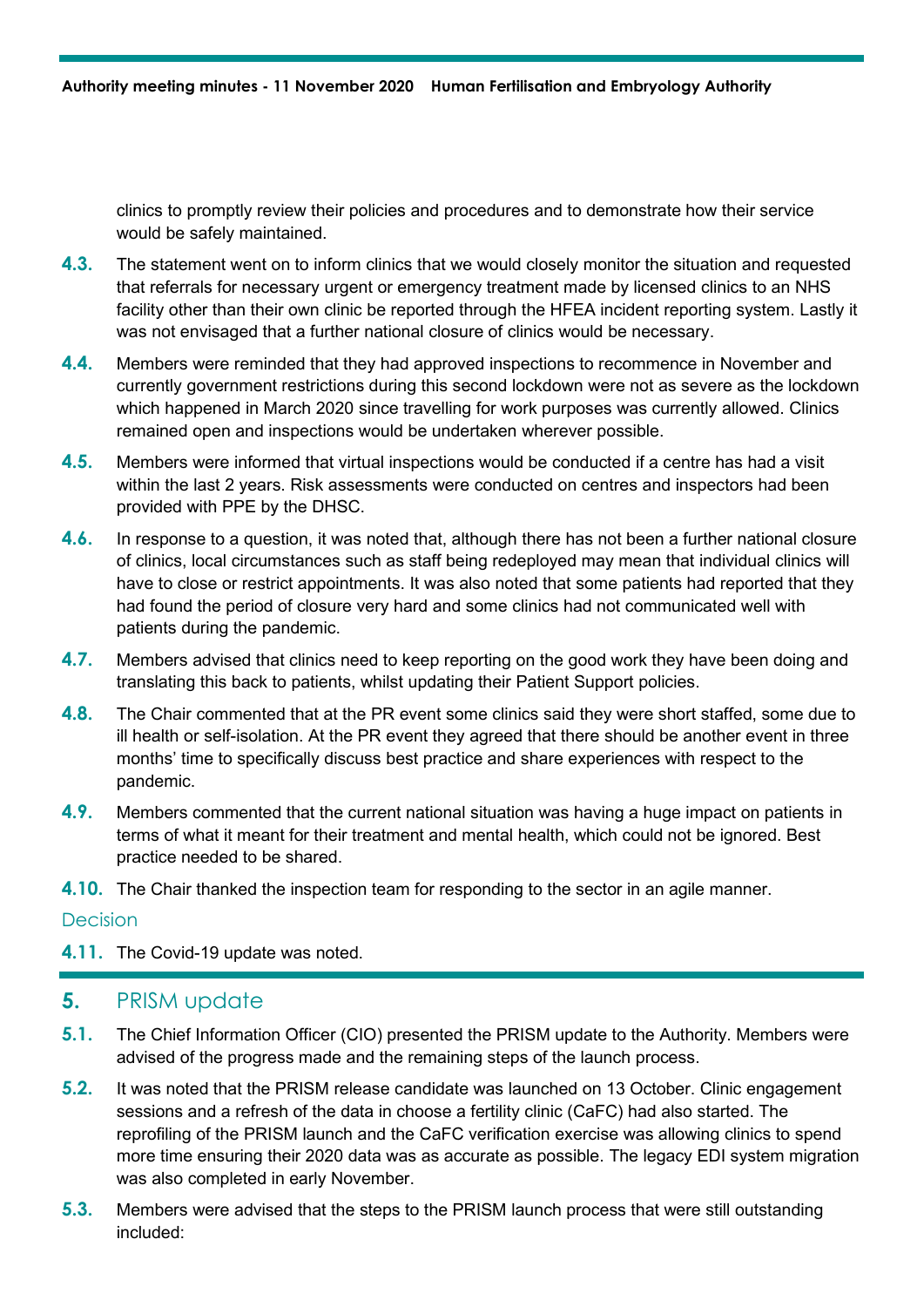- Data quality improvement work and essential PRISM functionality for staff in December 2020
- Launch of live release candidate, integrated testing and cutover and system suppliers' updates in January 2021.
- **5.4.** The CIO stated that PRISM was planned to go live on 25 January 2021 and would be embedded by 31 March 2021.
- **5.5.** Members asked what would happen to patients' data during the cutover period, and the CIO responded that the EDI system would be switched off so no data would then be transferred until PRISM went live.
- **5.6.** The Chair of the Audit and Governance Committee (AGC) congratulated the team both past and present on the launch of the release candidate and the progress made, and advised members that AGC continued to have monthly meetings to ensure oversight of PRISM.
- **5.7.** It was noted that AGC would continue to have oversight on staff maintaining the timetable, cost and the integrity of data.
- **5.8.** The Deputy Chair of AGC commented that the risk remained of the reliance on a small number of key staff and asked the CIO if there was a difference between private and NHS clinics' take up of PRISM. The CIO responded that they had not seen a major difference.
- **5.9.** A member commented that clinics needed to be given time to allow them to transfer from the legacy EDI system to PRISM as this would be in addition to clinics' business as usual activity and extra work associated with being Covid-19 compliant.
- **5.10.** Clinics were thanked for their engagement with PRISM.

#### **Decision**

**5.11.** Members noted the PRISM progress to date, timetable to launch and go live date.

#### **6.** Business planning 2021/22

- **6.1.** The Risk and Business Planning Manager presented the business plan for 2021/22 to the Authority. Members were advised that the DHSC had recently signed off the six-month business plan for the remainder of 2020/21, approved at the last Authority meeting, so this would now be published on our website.
- **6.2.** Members were reminded that the three-year plan which was presented in November 2019 had been refined in the light of the impact of Covid-19 and following earlier Authority discussions about priorities.
- **6.3.** The business plan for 2021/22 would cover the first full year of delivery of our 2020 2024 strategy.
- **6.4.** The Chair asked if members felt that the right things had been focused on and if they were achievable.
- **6.5.** Members responded that it felt like a good business plan and thanked everyone who had worked on it.
- **6.6.** Members asked whether the HFEA would need to undertake tasks relating to surrogacy and the linkages between surrogacy and some of our processes.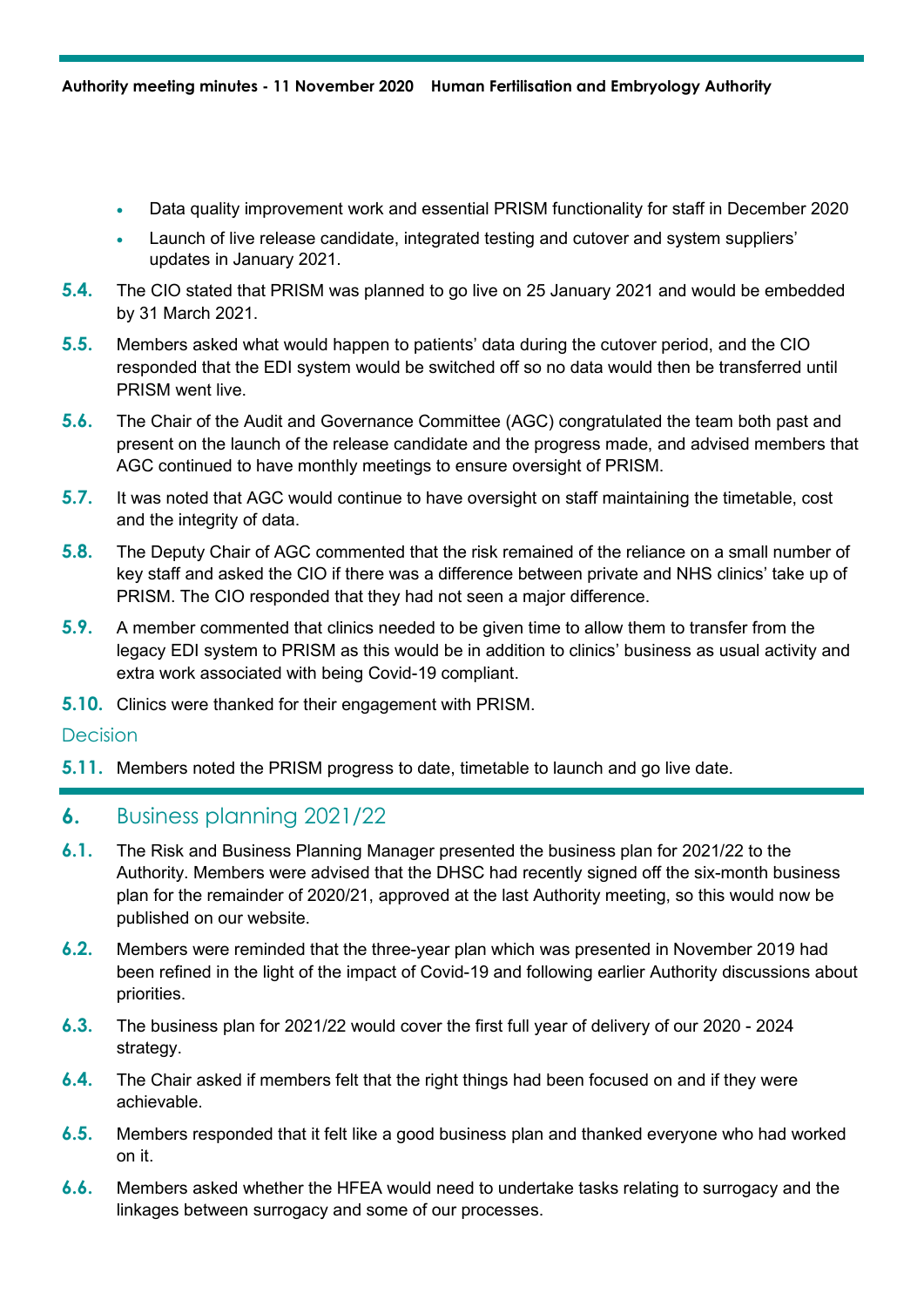- **6.7.** The Chief Executive (CE) responded that there is a Law Commission review on surrogacy that has not yet been completed and it would therefore be advisable to wait for the outcome of this work before making a decision on what HFEA actions may be needed.
- **6.8.** In response to a question, it was noted that work was ongoing to analyse areas of our Act in anticipation of a future review of legislation, and that we continued meanwhile to do other beneficial strategic work on aspects of treatment not directly covered by the Act, for instance on treatment add-ons and leadership.
- **6.9.** Members cautioned about staff resources and suggested that this looked like an ambitious plan. It was therefore imperative to know that there were sufficient resources to implement it, bearing in mind the small size of the organisation.
- **6.10.** Members commented that the right things were contained within the plan as these had emerged out of conversations about the strategy over recent months. In addition, it would be worth considering how further partnership working could be helpful in some areas of work.
- **6.11.** The Risk and Business Planning Manager responded that work was underway on more detailed planning and consideration of resources, as service delivery planning and resource allocation was discussed in teams. These would be aligned with the business plan and considered together in upcoming management conversations. Members' comments will be taken on board.
- **6.12.** The CE advised that he would feed back to the Authority once the business plan and service delivery plans have been reviewed at CMG.
- **6.13.** The Chair asked that communication plans for different stakeholder groups be included in our planning, so as to share our plans and engage with relevant groups, such as researchers.
- **6.14.** The Chair thanked all involved.

#### Decision

- **6.15.** The next steps were explained and agreed.
- **6.16.** The business plan would be re-presented at a future meeting.

## **7.** Treatment add-ons progress report 2020

- **7.1.** The Scientific Policy Manager presented to the Authority and commented that our work on addons is a key feature of our new strategy and that as far as we knew, we were the first regulatory body to attempt to tackle issues around unevidenced fertility treatment add-ons.
- **7.2.** Treatment add-ons were described as 'extra' to routine fertility treatment and often claimed to improve patients' chances of having a baby. We have provided a traffic light assessment of the state of the evidence base for a number of the most widely available treatment add-ons on the HFEA website.
- **7.3.** The Authority were asked to consider our approach to providing information about the use of holistic/alternative therapies during fertility treatment. It was noted that some fertility patients choose to use holistic/alternative therapies, but they are not a licensable activity and are often not offered in a licensed fertility clinic. However, occasionally patients do come to us for advice and there is therefore an argument that it would be appropriate for us to publish information about them on our website.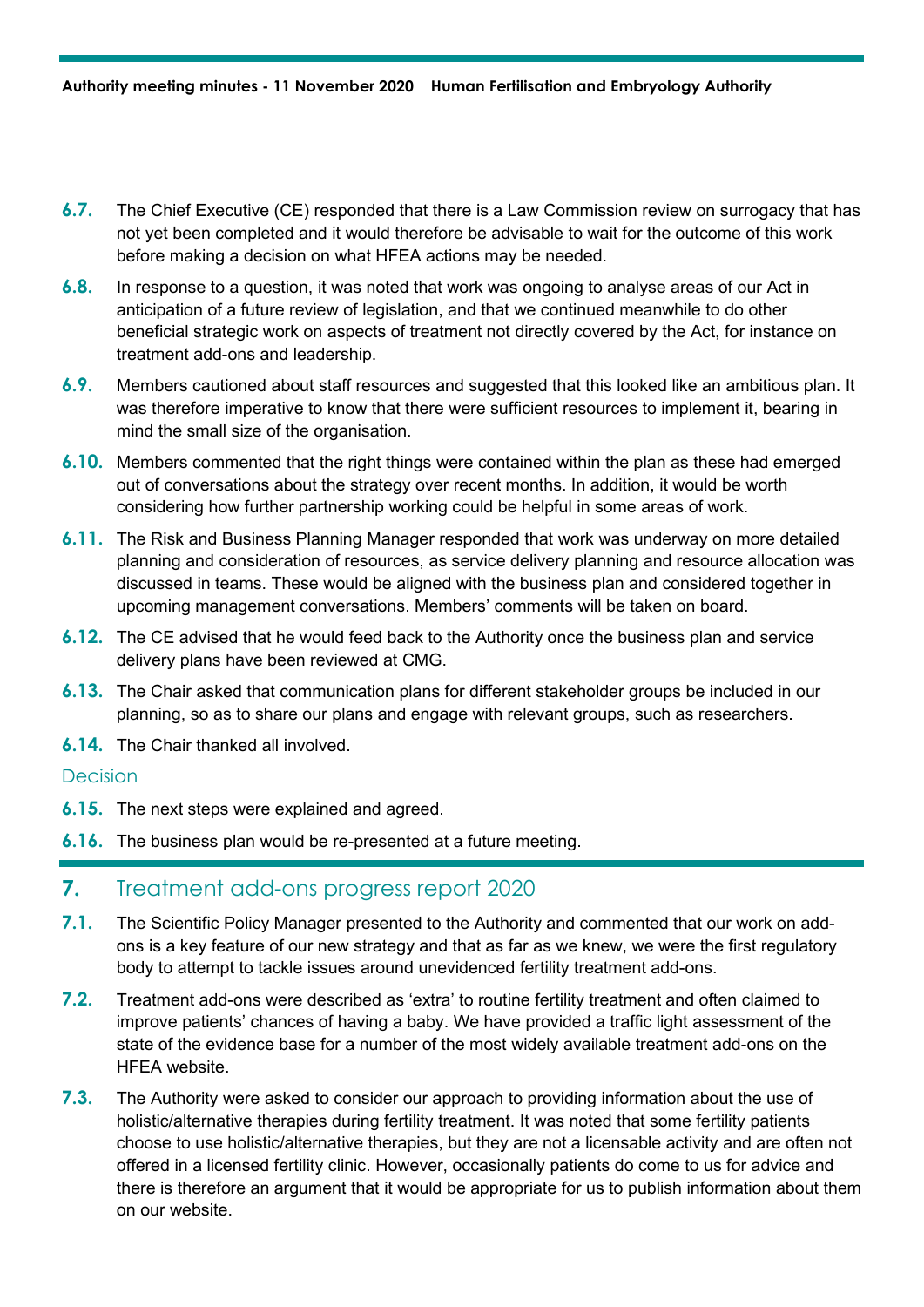- **7.4.** The Authority agreed that holistic/alternative therapies should be featured as additional treatments that were sometimes offered during fertility treatment, especially in light of the new CMA guidance which mentions complementary therapies.
- **7.5.** The Authority were then asked to consider the best approach to providing information about green rated add-ons. It was explained that a green add-on would be where there was more than one good quality randomised controlled trial (RCT) which showed that the procedure was effective at improving live birth rates and was shown to be safe for patients to use. Currently, none of the addons reviewed by the HFEA were rated green. And it could be argued that if an add-on was green for all patient types, it should be part of standard treatment, and not an optional add-on.
- **7.6.** Members commented that RCTs remained the only evidence which was sufficient to change a red or amber traffic light rating to green.
- **7.7.** In discussion, Members commented that this was a complex issue, where it was important that patients were presented with information on whether a proposed add-on was optional with no proven benefit or strongly recommended with some proven benefit of increasing the chance of a live birth. It was noted that some patients found it difficult to opt out of any additional treatments offered, for fear that it might reduce their chances of having a child.
- **7.8.** The Chair commented that add-ons needed to be put in a wider context of 'routine' treatment. She suggested that we should:
	- clarify what a 'routine IVF treatment' cycle involved for most patients
	- clarify which add-ons could be green for some types of patients (while perhaps being amber or red for other patients)
	- clarify which treatment add-ons have limited evidence and therefore would fall into the amber or red categories.
- **7.9.** Members stated that the information we publish on our website should make it clear for patients that it is their own choice to opt for a treatment add-on which is over and above the routine IVF cycle, and that they should bear in mind that it would cost extra, and there may be no robust evidence base to suggest that it would have any benefit.
- **7.10.** The Chair of the Scientific and Clinical Advances Advisory Committee (SCAAC) commented that the work of the committee to review the evidence base for add-ons will continue. It was their role to look at evidence impartially and independently and information relating to holistic/alternative treatments needed to be communicated well to patients.

#### Decision

- **7.11.** Members agreed that information on holistic/alternative therapies should be featured on our website as a separate item to the treatment add-ons list and that it need not be traffic light rated.
- **7.12.** Members agreed that we should publish information about what a routine IVF cycle involves, and which add-ons may be appropriately offered to some patients.
- **7.13.** This information should make it clear that treatment add-ons and holistic/alternative therapies were in addition to IVF cycles and could be expensive.
- **7.14.** The CE commented that a broader framework would be worked on and brought back to a future Authority meeting.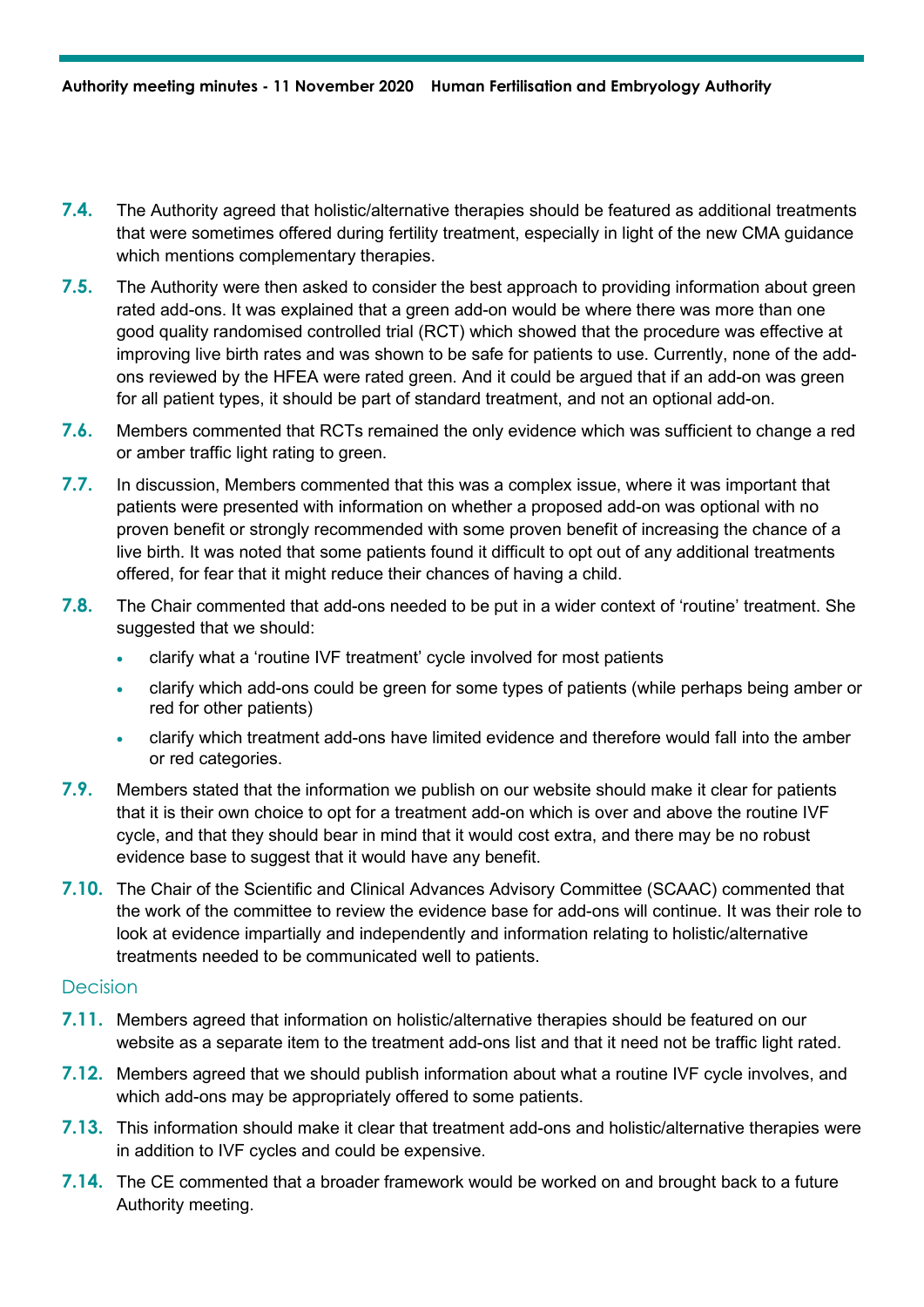**7.15.** The Chair concluded that we had made huge progress in this area and thanked everyone involved.

### **8.** Compliance & enforcement policy pre-consultation

- **8.1.** The Director of Compliance and Information presented the revised draft compliance and enforcement policy to the Authority.
- **8.2.** It was noted that the current policy was approved in 2016. The new policy incorporates several improvements to
	- ensure the escalation of concerns is undertaken through a process which is managed consistently, fairly, and transparently
	- define the process inspectors follow when deciding what recommendations to make to Licence Committee
	- mitigate the risk of centres feeling they have been treated unfairly or disproportionately
	- provide a robust framework when we are faced with legal challenge, setting out when and how regulatory action will be taken.
- **8.3.** Members commented that the updated policy would help avoid potential inconsistencies.
- **8.4.** The CE responded that what has been set out is a framework which leaves room for individual clinic circumstances and balanced judgements to avoid it becoming a tick box exercise. The policy includes examples of mitigating and aggravating factors but it is not an exhaustive list.
- **8.5.** In response to a question it was noted that this policy would not affect the licensing representations and appeals processes.

#### **Decision**

**8.6.** Members approved the revised draft version of the Compliance and Enforcement Policy to go out for consultation for a four-week period in January 2021.

### **9.** HFEA preparations for the end of the EU exit transition period

- **9.1.** The Chief Executive presented this item and thanked staff directly involved in the development of this piece of work.
- **9.2.** The 2020 Regulations provided for a six-month transition period.
- **9.3.** After the transition period the HFEA will remain the Competent Authority for Northern Ireland (CA-NI) and we will continue to regulate licensed clinics and embryo research in NI, in line with the requirements of the HFE Act 1990 (as amended) and to reflect the provisions of the NI protocol.

#### **Decision**

- **9.4.** Members noted the arrangements relating to the Authority's preparedness for the end of the transition period.
- **9.5.** Members agreed to delegate to the Chair the power to make any decisions necessary to give effect to the 2020 Regulations and the application thereof.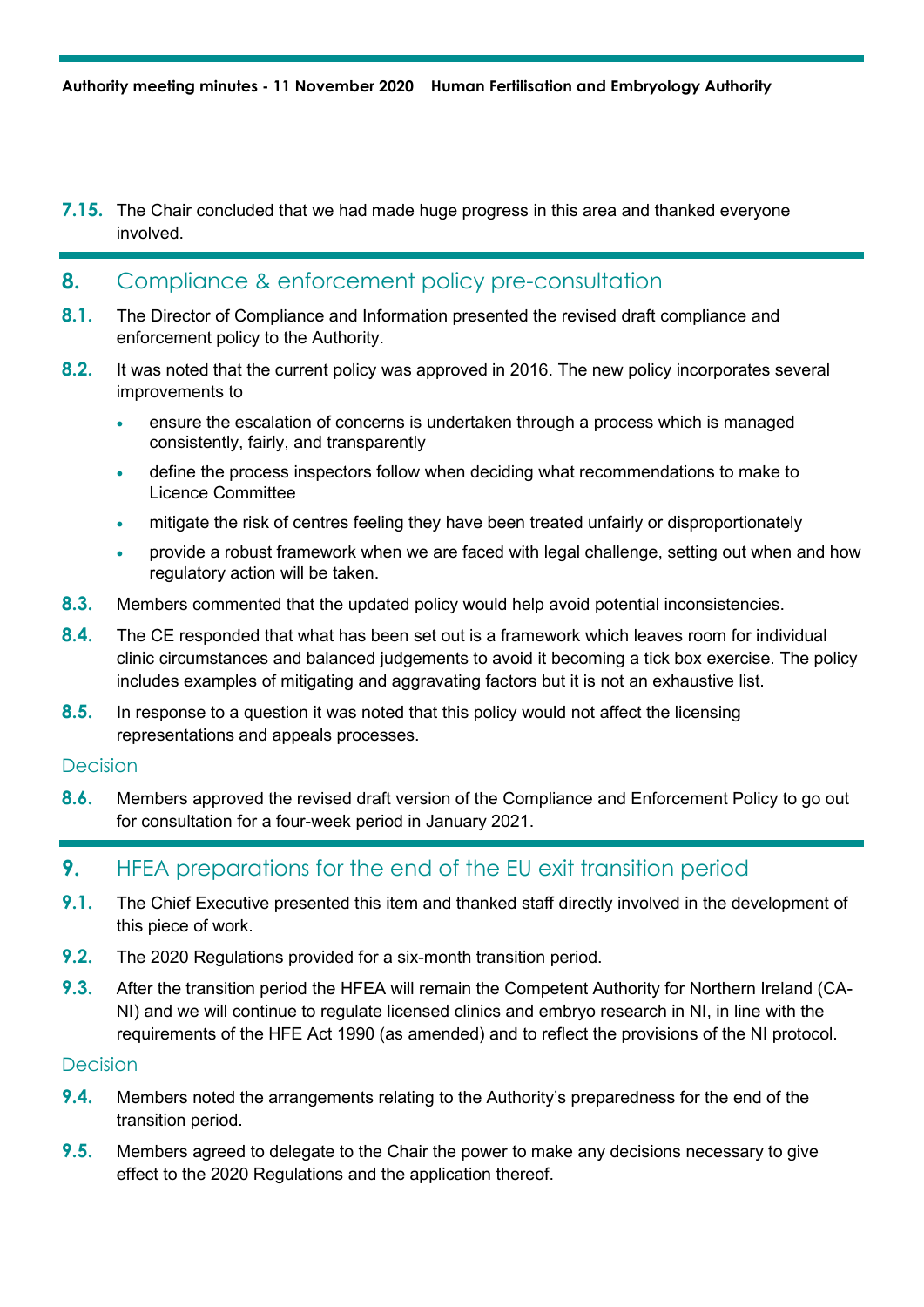#### **10.** Any other business

- **10.1.** The Chair commented that this was going to be the last meeting for Anthony Rutherford who had been an Authority member since 2014. Members thanked him for his hard work and expertise on the board and valuable contribution during his time on the Authority and the committees that he sat on.
- **10.2.** Mr Rutherford thanked everyone for their kind words and the privilege of working on the HFEA's board.
- **10.3.** The Chair commented that Mr Rutherford had agreed to advise the HFEA in the future as an external expert when required, particularly if professional expertise was needed before the appointment of the HFEA's new Board members is approved by Ministers.

## Chair's signature

I confirm this is a true and accurate record of the meeting.

**Signature** 

Chair: Sally Cheshire Date: 27 January 2021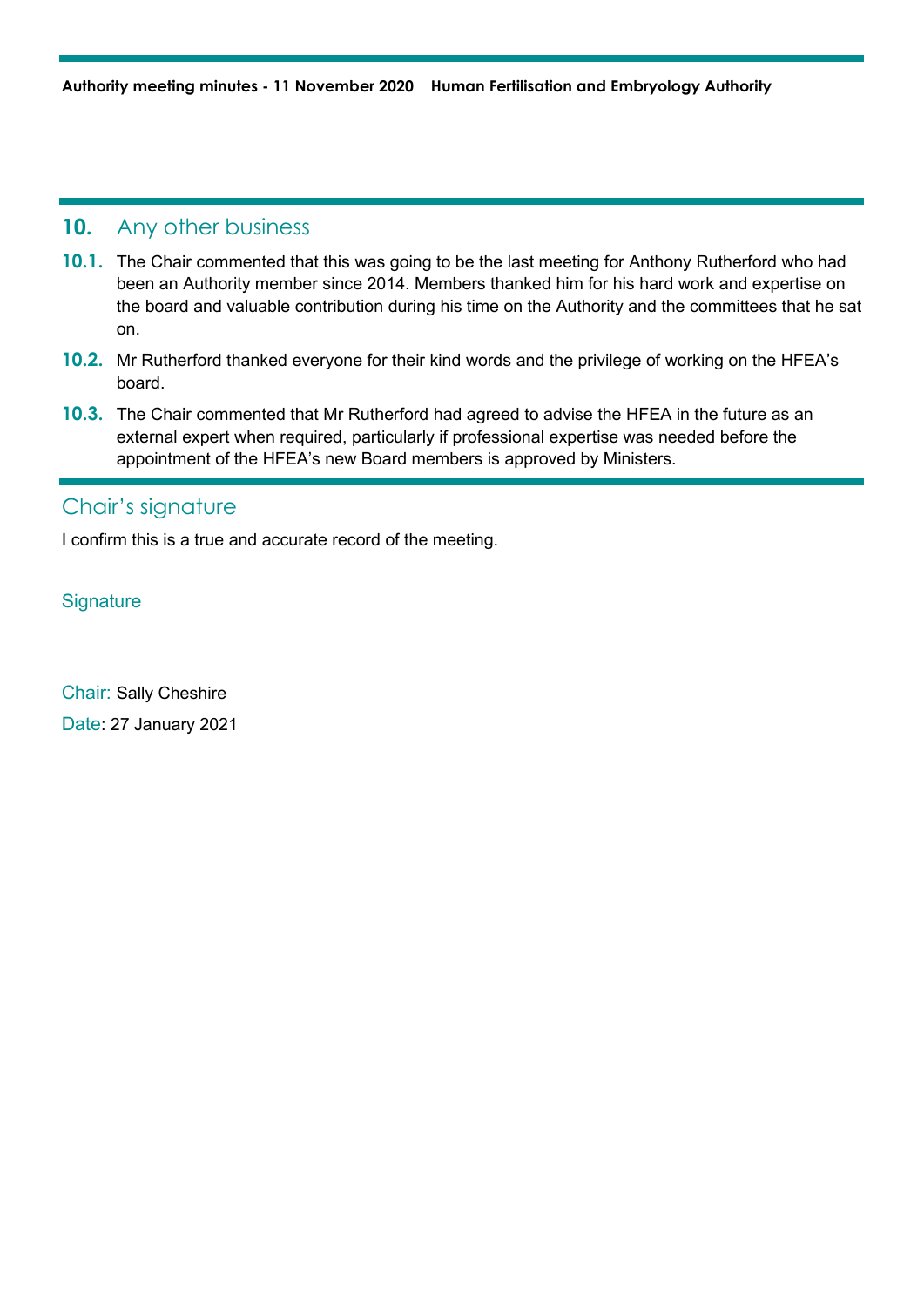

# Performance report

## Details about this paper

| Area(s) of strategy this paper<br>relates to: | Whole strategy                                                                                          |
|-----------------------------------------------|---------------------------------------------------------------------------------------------------------|
| Meeting:                                      | Authority                                                                                               |
| Agenda item:                                  | 5                                                                                                       |
| Meeting date:                                 | 27 January 2021                                                                                         |
| Author:                                       | Helen Crutcher, Risk and Business Planning Manager                                                      |
| Annexes                                       | Annex 1: Performance scorecard<br>Annex 2: Financial management information<br>Annex 3: High level KPIs |
|                                               |                                                                                                         |

# Output from this paper

| For information or decision? | For information                                                                                                                                                                  |  |  |
|------------------------------|----------------------------------------------------------------------------------------------------------------------------------------------------------------------------------|--|--|
| Recommendation:              | Authority is asked to note and comment on the latest performance<br>report                                                                                                       |  |  |
| Resource implications:       | In budget                                                                                                                                                                        |  |  |
| Implementation date:         | Ongoing                                                                                                                                                                          |  |  |
| Communication(s):            | The Senior Management Team (SMT) reviews performance in advance<br>of each Authority meeting, and their comments are incorporated into<br>this Authority paper.                  |  |  |
|                              | The Authority receives this summary paper at each meeting, enhanced<br>by additional reporting from Directors. Authority's views are discussed<br>in the subsequent SMT meeting. |  |  |
|                              | The Department of Health and Social Care reviews our performance at<br>each DHSC quarterly accountability meeting (based on the SMT<br>paper).                                   |  |  |
| Organisational risk:         | Medium                                                                                                                                                                           |  |  |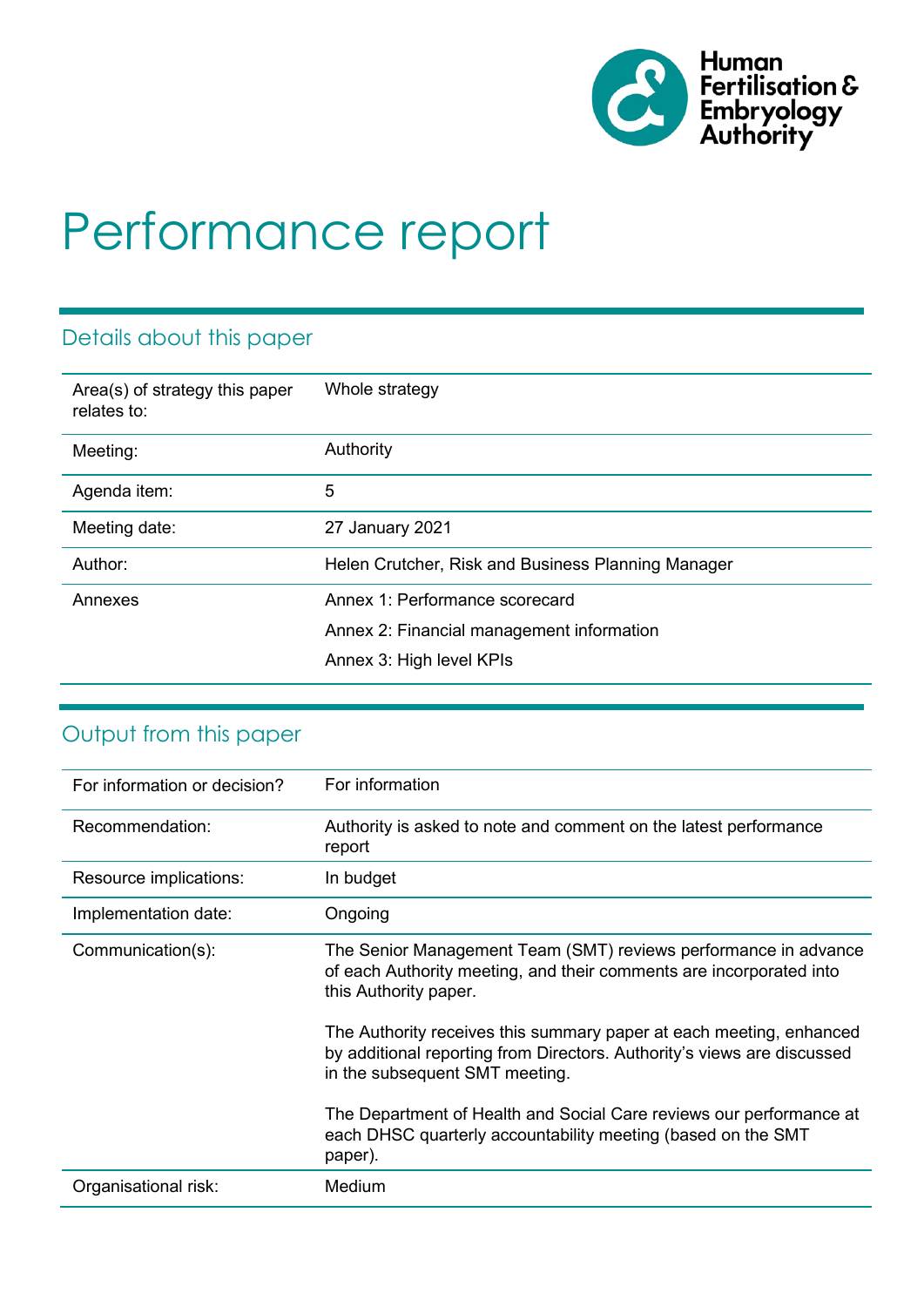## **1.** Latest review

**1.1.** The attached report is for performance up until November 2020.

## **2.** Key trends

- **2.1.** In November performance was generally good, seeing an improvement from last month. There were no red indicators.
- **2.2.** The annexes to this paper provide a scorecard giving a performance overview, high-level financial information including the monthly management accounts and more detailed information on KPIs.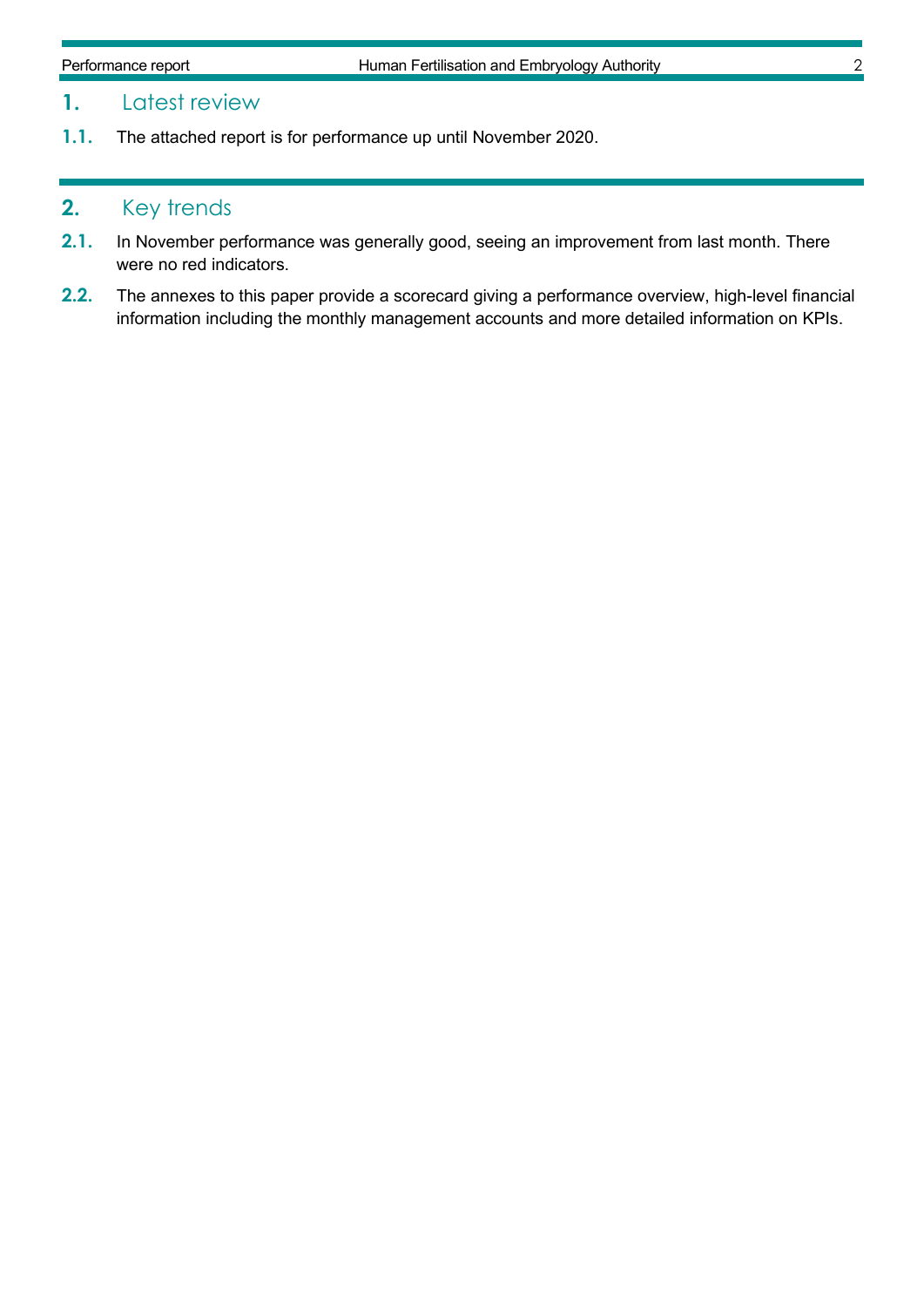## Annex 1 HFEA Performance scorecard and management commentary – November 2020 data

#### **Breakdown of total Red, Amber, Green and Neutral Indicators**



Figure 1 - Fewer red indicators this month

| <b>RAG</b>        | Area                                                                                | <b>Trend and key data</b>                                              |
|-------------------|-------------------------------------------------------------------------------------|------------------------------------------------------------------------|
| Green - On target | <b>People - Employee turnover</b>                                                   | 13.5 % Turnover                                                        |
|                   | Target: between 5%-15%                                                              | 1 leaver                                                               |
| Green - On target | <b>Regulatory efficiency - Time for end-to-end inspection and licensing process</b> | 100% within target. Average of 55wds                                   |
|                   | Target: 100% in 70 working days or less                                             | (items beginning with an inspection,<br>including desk-based analysis) |
| No target         | <b>Engagement - HFEA website sessions</b>                                           | 71,805 sessions                                                        |
|                   |                                                                                     | (56,471 in same month last year)                                       |

#### **Summary financial position – November 2020 data (Figures in thousands – £'000s)**

|                                | <b>Actual in YTD</b> | <b>Budget YTD</b> | <b>Variance Actual</b><br>vs Budget | <b>Forecast for</b><br>2020/21 | <b>Budget for</b><br>2020/21 | <b>Variance Budget</b><br><b>vs Forecast</b> |
|--------------------------------|----------------------|-------------------|-------------------------------------|--------------------------------|------------------------------|----------------------------------------------|
| <b>Type</b>                    | £'000s               | £'000s            | £'000s                              | £'000s                         | £'000s                       | £'000s                                       |
| <i><u>Income</u></i>           | 4,180                | 4,764             | (584)                               | 7,465                          | 7,211                        | 254                                          |
| Expenditure                    | 4,331                | 4,762             | 431                                 | 7,143                          | 7,211                        | 68                                           |
| <b>Total Surplus/(Deficit)</b> | (151)                |                   | (153)                               | 322                            |                              | 322                                          |

#### **Commentary on financial performance to end November**

The Year-to-date position is a deficit against budget of £152k which is an improvement on previous periods. The effect of the COVID-19 pandemic has started to abate and is reflected in the increase in our income month on month. Looking ahead to the 4th quarter of the business year, the third wave of the pandemic may cause treatment numbers to decline once more reducing our expected income. Our expenditure is below budget with an underspend of £431k, which is due to reduced activity levels in the early part of the year because of the COVID-19 pandemic.

We are forecasting a surplus against budget of £322k that relates mainly to the net non-cash funding element (£221k) provided by DHSC to cover depreciation and amortisation charge, which we cannot use for other operational purposes. This position is likely to change post the January 2021 review.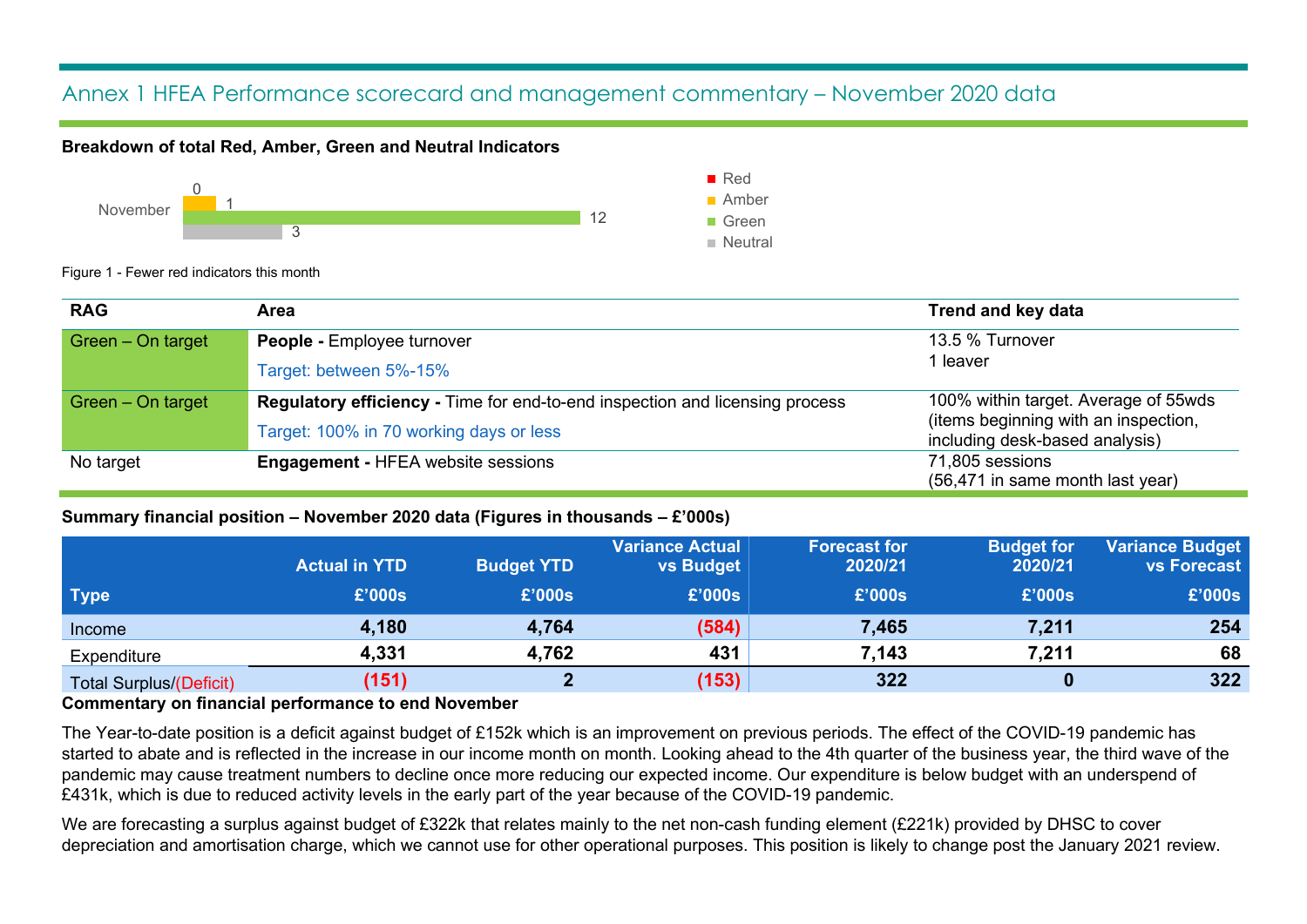#### **Management commentary**

In November, performance was generally good. We had no red indicators.

November's good performance and lack of red indicators highlights the hard work put in by staff across the organisation to continue to deliver well, while working remotely.

The positive state of Inspection and Licensing Indicators demonstrates that we have delivered out core statutory duties within our target delivery timescales, despite increased workload associated with our revised inspection strategy (for delivering inspections during the Covid-19 pandemic).

The Opening the Register (OTR) service has reopened, as reported at Authority in November 2020 and we have received an extraordinary number of applications since then, which reflects pent up demand. We are actively taking steps to increase our staffing in order to alleviate this backlog. We are taking a 'best endeavours' approach during this difficult period and are now tracking applications in this report, before we can commit to reporting against a new KPI. We have actively communicated with all applicants awaiting a response and updated the information on our website to manage expectations.

Positively, we can see that the finance indicators which were previously red rated are now returning to normal levels. Two of these are now green and the one amber indicator F1, Debt Collection, is very close to target (83% compared with a target of 85%). We will continue to monitor our finance performance very carefully over the coming months.

At the time of writing in early 2021, we are in the process of having management discussions in the light of the new national lockdown, including consideration of our inspection approach and whether any of our planned work will need to be reprioritised. A discussion will be held with the Authority to understand the implications of these discussions, priorities, and agree a way forward for delivery in the remainder of the 2020/2021 business year and into 2021/2022.

In a couple of areas, we have found that technical changes associated with necessary preparatory work for launching PRISM has meant we are no longer able to report against the current KPIs. For instance, we cannot access the current Register data performance metrics and the IT statistics for EDI tickets will cease being pertinent in 2021 as clinics stop using this system, prior to the launch of PRISM. We do not believe this will present a challenge to ongoing management, as the Register team continues to monitor individual clinic submissions closely. Discussions are ongoing about developing metrics for the new system.

For the period of September-November 2020 the count for public enquiries received by the HFEA has been revised following an internal check which revealed a counting error. This has now been rectified and logging and reporting processes are being reviewed with staff who handle Enquiries at all stages up to reporting point, working across several internal teams, to ensure these are clear and there is no such reoccurrence.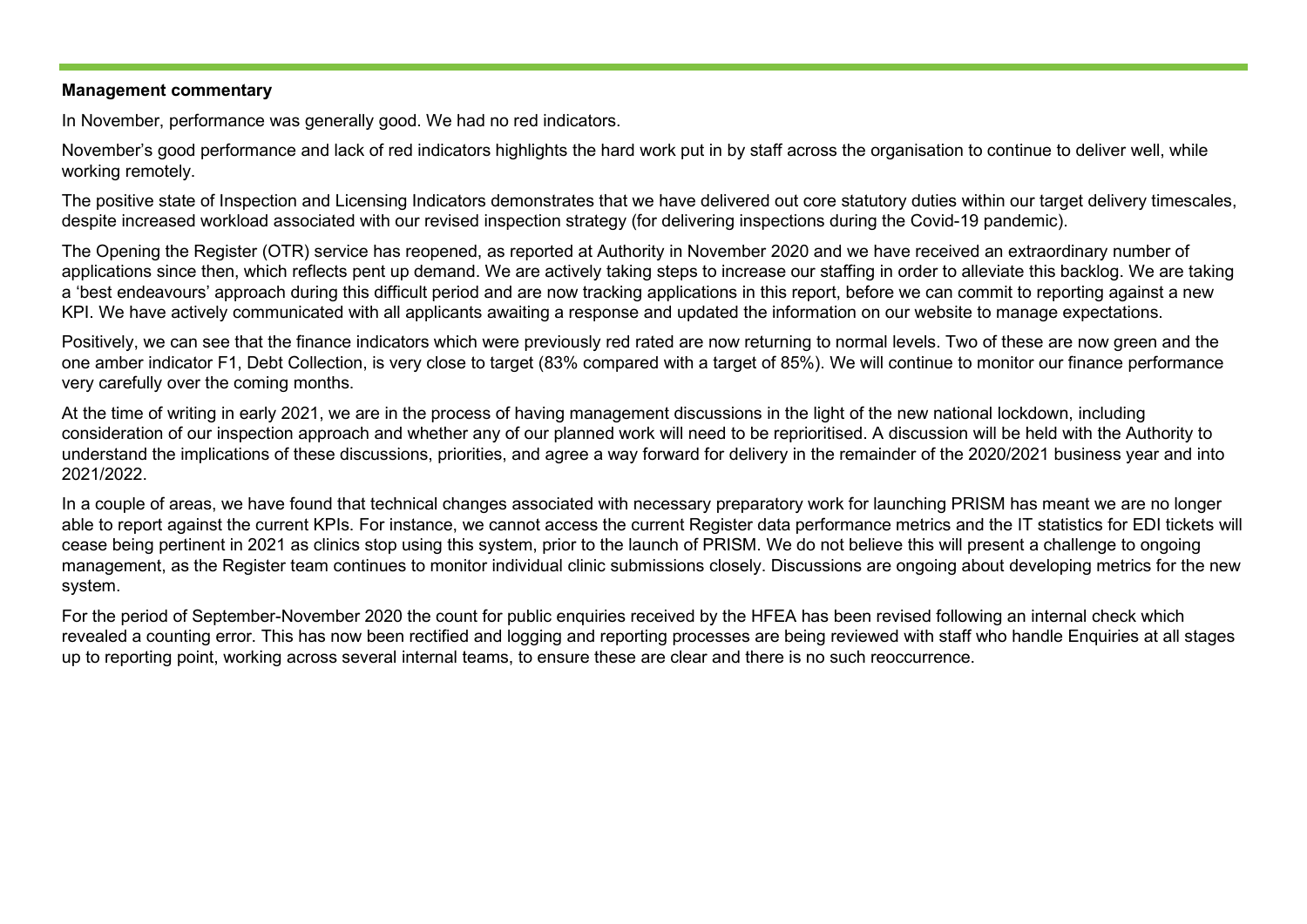### Annex 2 Financial management information



The graph illustrates reduction in IVF treatment cycles (28%) compared to the same period (eight months ended 30 November). Our forecast reflects a somewhat prudent view that volumes will increase slowly. A review and decision as to whether we amend our monthly forecast was made in December.

DI treatments do not follow IVF activity patterns exactly and we continue to experience lower volumes compared to 2019/20 (down 14%). We are forecasting modest increases in activity to the end of the financial year. As with IVF volumes, we reviewed our forecast in December. This will be reflected in reporting for December.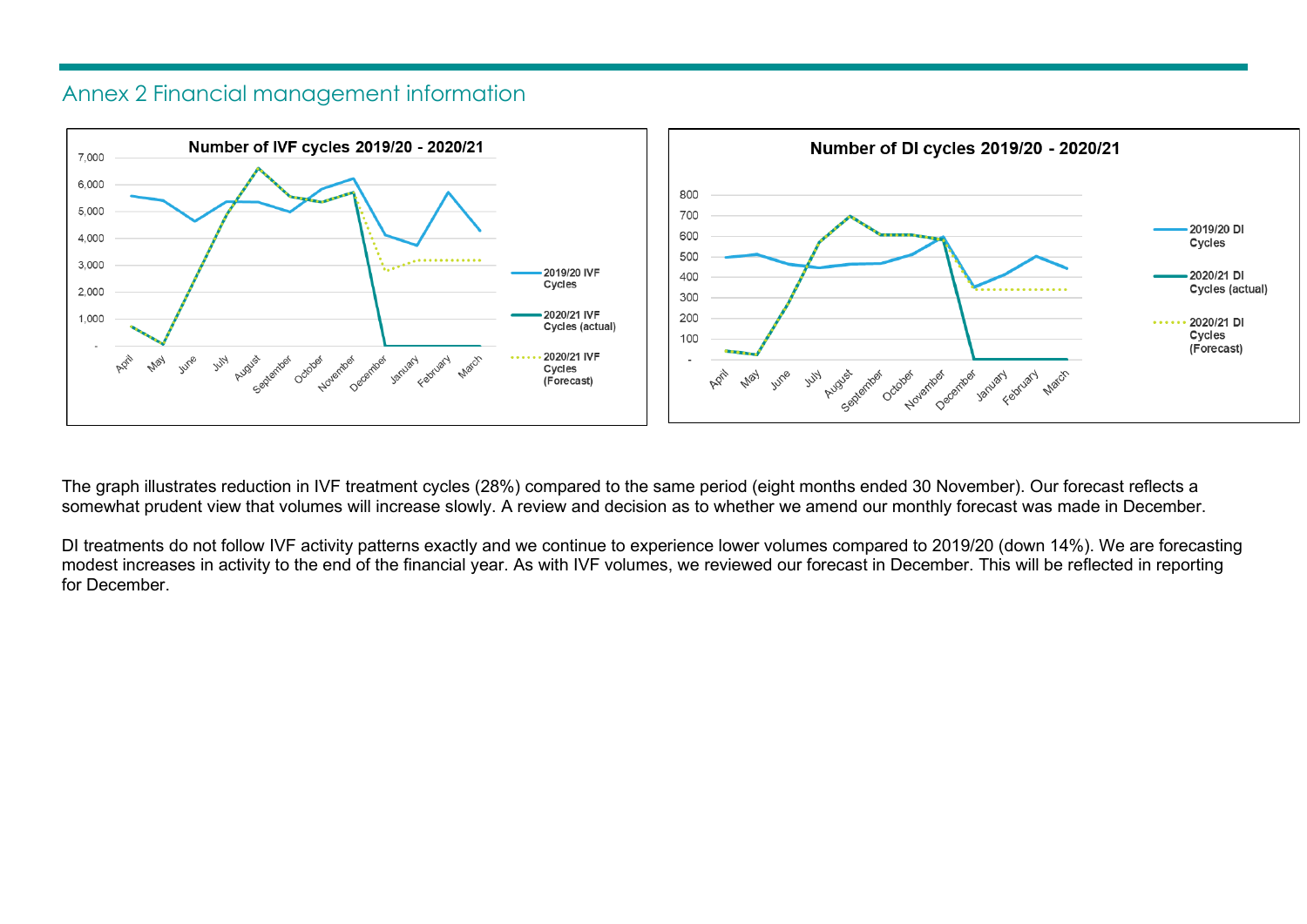## **HFEA Income & Expenditure**

**Nov-20**

| For the eight months ended 30 November 2020, treatment fees are under budget by $£1.09m$<br>(£58k drop from October). The IVF volumes are slowly increasing with November increasing<br>by 6.9% above October. The DI volumes have remained largely the same.<br><b>Expenditure by exception.</b> Year to date we are underspent by £431k.<br>Salary costs - currently running under budget by £59k (down by £49k from October) which is<br>Staff Travel and Subsistence - underspending by £65k due to low inspection activity<br>Authority & Other Committee costs - underspent of £54k represented by £10k within<br>Members' fees where we are carrying vacancies, £16k and £11k within T&S and Venue |
|-----------------------------------------------------------------------------------------------------------------------------------------------------------------------------------------------------------------------------------------------------------------------------------------------------------------------------------------------------------------------------------------------------------------------------------------------------------------------------------------------------------------------------------------------------------------------------------------------------------------------------------------------------------------------------------------------------------|
|                                                                                                                                                                                                                                                                                                                                                                                                                                                                                                                                                                                                                                                                                                           |
|                                                                                                                                                                                                                                                                                                                                                                                                                                                                                                                                                                                                                                                                                                           |
|                                                                                                                                                                                                                                                                                                                                                                                                                                                                                                                                                                                                                                                                                                           |
|                                                                                                                                                                                                                                                                                                                                                                                                                                                                                                                                                                                                                                                                                                           |
|                                                                                                                                                                                                                                                                                                                                                                                                                                                                                                                                                                                                                                                                                                           |
|                                                                                                                                                                                                                                                                                                                                                                                                                                                                                                                                                                                                                                                                                                           |
|                                                                                                                                                                                                                                                                                                                                                                                                                                                                                                                                                                                                                                                                                                           |
|                                                                                                                                                                                                                                                                                                                                                                                                                                                                                                                                                                                                                                                                                                           |
|                                                                                                                                                                                                                                                                                                                                                                                                                                                                                                                                                                                                                                                                                                           |
| Hire, where meetings are held virtually. Other areas such as Members training and non-                                                                                                                                                                                                                                                                                                                                                                                                                                                                                                                                                                                                                    |
|                                                                                                                                                                                                                                                                                                                                                                                                                                                                                                                                                                                                                                                                                                           |
| Facilities costs - underspent by £134k and include our non-cash costs of                                                                                                                                                                                                                                                                                                                                                                                                                                                                                                                                                                                                                                  |
| depreciation/amortisation (£188k). The underspend here is due to the timing of the                                                                                                                                                                                                                                                                                                                                                                                                                                                                                                                                                                                                                        |
| capitalisation of IfQ and PRISM. These costs are covered by Ring-fenced RDEL received                                                                                                                                                                                                                                                                                                                                                                                                                                                                                                                                                                                                                     |
| from the DHSC. Also costs associated with COVID-19 (£5k) not budgeted for.<br>Legal/Professional Fees - under budget by £63k represented by underspend in Legal                                                                                                                                                                                                                                                                                                                                                                                                                                                                                                                                           |
| Fees of £13k and underspend of £50k in audit fees and contingency.                                                                                                                                                                                                                                                                                                                                                                                                                                                                                                                                                                                                                                        |
| Other costs - underspent by £52k.significant overspends are within Donor Information/Other                                                                                                                                                                                                                                                                                                                                                                                                                                                                                                                                                                                                                |
| costs £7k and Library and Subscriptions £7k, offset by underspends within Stakeholder                                                                                                                                                                                                                                                                                                                                                                                                                                                                                                                                                                                                                     |
| events £17k, Media monitoring £8k and within Compliance £14k (Licence Centre Panel and                                                                                                                                                                                                                                                                                                                                                                                                                                                                                                                                                                                                                    |
|                                                                                                                                                                                                                                                                                                                                                                                                                                                                                                                                                                                                                                                                                                           |
| Other Project cots - this line represents the costs incurred for EU Transition which is funded                                                                                                                                                                                                                                                                                                                                                                                                                                                                                                                                                                                                            |
|                                                                                                                                                                                                                                                                                                                                                                                                                                                                                                                                                                                                                                                                                                           |
|                                                                                                                                                                                                                                                                                                                                                                                                                                                                                                                                                                                                                                                                                                           |
| We are currently forecasting an underspend in expenditure against budget of $£141k$ , this is                                                                                                                                                                                                                                                                                                                                                                                                                                                                                                                                                                                                             |
| largely due to underspends within our non-cash coasts of £289k which we cannot benefit                                                                                                                                                                                                                                                                                                                                                                                                                                                                                                                                                                                                                    |
| A further review of plans and forecast will be undertaken in January 2021 at which point we                                                                                                                                                                                                                                                                                                                                                                                                                                                                                                                                                                                                               |
| should have a clearer idea of what the new accommodation costs will be. At present, we                                                                                                                                                                                                                                                                                                                                                                                                                                                                                                                                                                                                                    |
| have replicated the charges from NICE for quarter four.                                                                                                                                                                                                                                                                                                                                                                                                                                                                                                                                                                                                                                                   |
|                                                                                                                                                                                                                                                                                                                                                                                                                                                                                                                                                                                                                                                                                                           |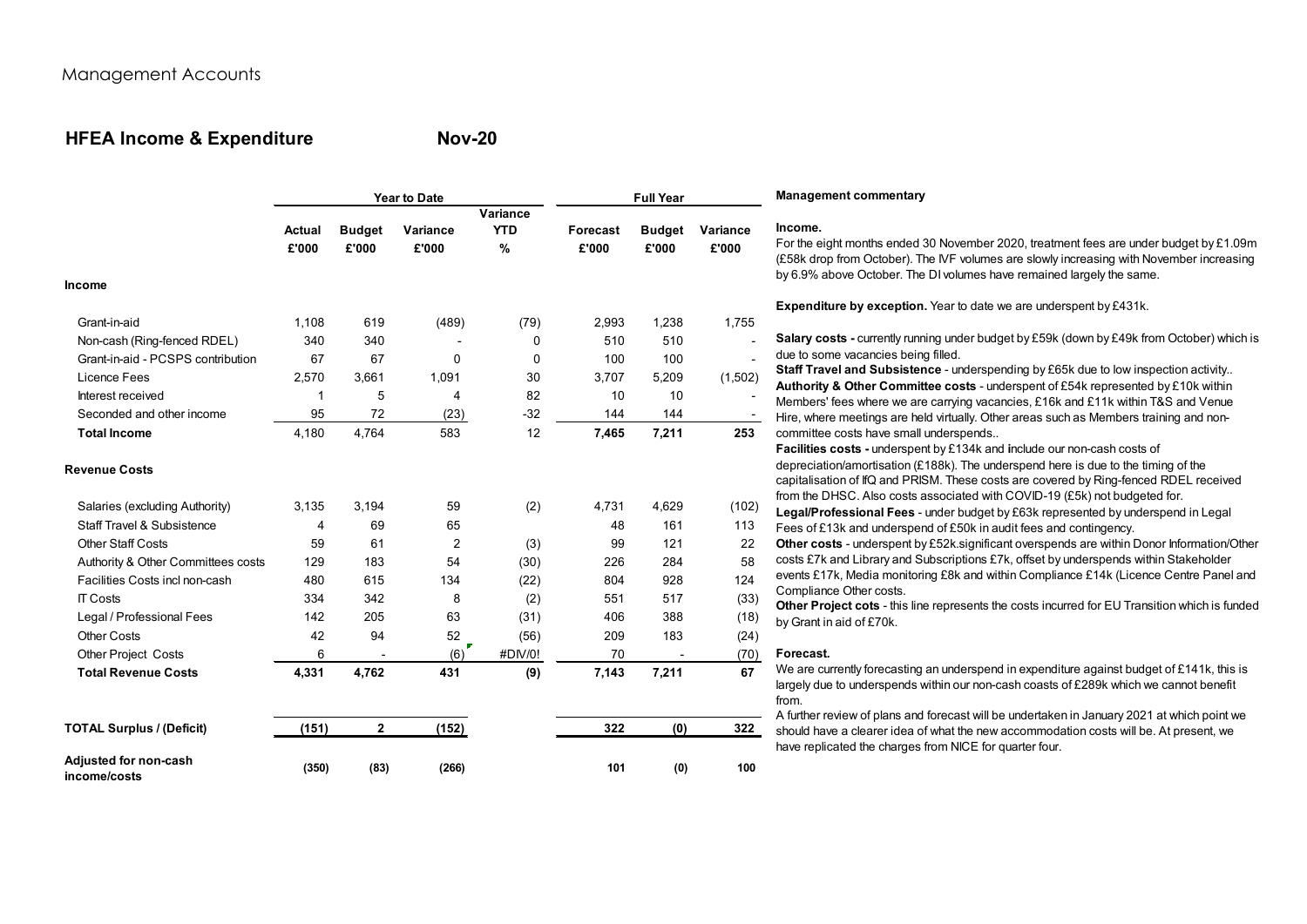## Annex 3 – Key performance indicators – Authority summary

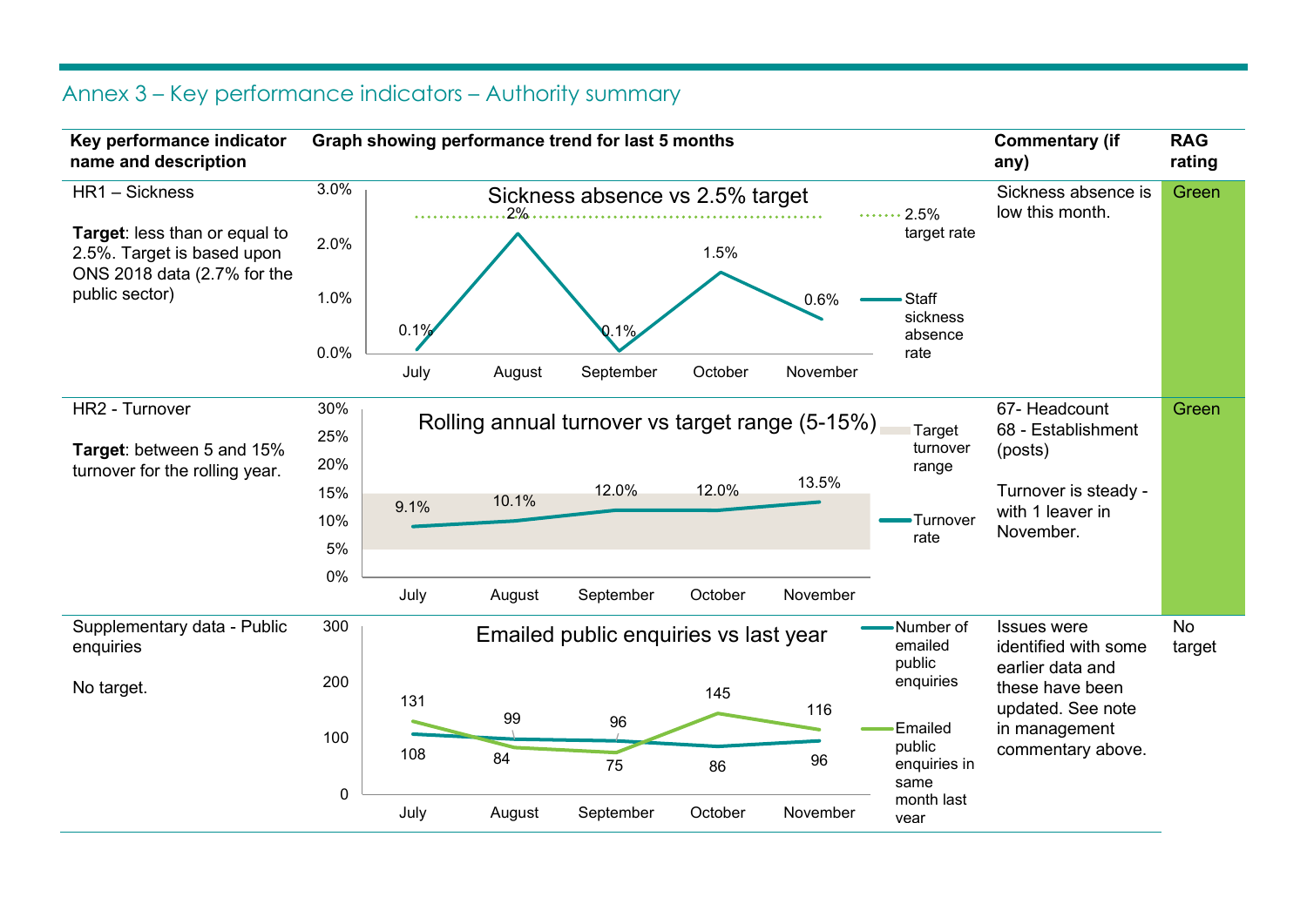| Key performance indicator<br>name and description                                                                                                       |                |                           |                       | Graph showing performance trend for last 5 months                                                                                                                                                                                                                                       |                |                    |                                                    | <b>Commentary (if</b><br>any)                                                                                           | <b>RAG</b><br>rating |
|---------------------------------------------------------------------------------------------------------------------------------------------------------|----------------|---------------------------|-----------------------|-----------------------------------------------------------------------------------------------------------------------------------------------------------------------------------------------------------------------------------------------------------------------------------------|----------------|--------------------|----------------------------------------------------|-------------------------------------------------------------------------------------------------------------------------|----------------------|
| R1 - Percentage of Opening<br>the Register requests<br>completed within 30 working<br>day target.<br>(excludes counselling time)                        | 100            |                           |                       | OTR requests received (tracker in lieu of $K_{7}$ I)                                                                                                                                                                                                                                    | 80             |                    | OTR requests<br>received in<br>month<br>(completed | New tracker graph<br>included.<br>No new applications<br>received until 20<br>October so partial<br>month listed. We're | <b>Neutral</b>       |
| Target: changed from 100%<br>in 20wd to 95% in 30wd from<br>April 2020.<br>Note KPI not used from<br>November 2020 data, TBD<br>when to reinstate this. | 50<br>$\Omega$ | 3<br>July                 | $\mathbf 0$<br>August | 4<br>September<br>Note: the OTR team will be reviewing some of the earlier data since the applications<br>listed here as received over the summer were partial applications, recorded to allow for<br>counselling, not received fully during the period OTR was closed for submissions. | October        | November           | applications)                                      | not currently<br>reporting against a<br>target this is now a<br>tracker - as agreed<br>at Authority October<br>2020.    |                      |
| $RI1 - PQs$ responded to<br>within deadline set                                                                                                         | 150%           |                           |                       | Parliamentary questions completed within target                                                                                                                                                                                                                                         |                |                    |                                                    | None due                                                                                                                | <b>Neutral</b>       |
| (Based on deadlines agreed<br>with DHSC)                                                                                                                | 100%           |                           |                       | 00%                                                                                                                                                                                                                                                                                     |                |                    | Number of<br>PQs due for<br>response in<br>month   |                                                                                                                         |                      |
| Target: 100% within<br>deadlines set.                                                                                                                   | 50%            |                           |                       |                                                                                                                                                                                                                                                                                         |                |                    | Percentage<br>of PQs                               |                                                                                                                         |                      |
|                                                                                                                                                         | 0%             | $\mathbf 0$<br>0%<br>July | August                | September                                                                                                                                                                                                                                                                               | 0<br>October   | 0<br>ഛ<br>November | within target                                      |                                                                                                                         |                      |
| RI2 - FOIs responded to<br>within deadline                                                                                                              | 100%           |                           |                       | FOI requests completed within target                                                                                                                                                                                                                                                    |                |                    | Number of                                          | 3 subject access<br>requests were also                                                                                  | Green                |
| Target: 100% within                                                                                                                                     |                | 100%                      | 100%                  | 100%<br>8                                                                                                                                                                                                                                                                               | 100%           | 100%               | FOIs due in<br>month                               | received in<br>November                                                                                                 |                      |
| statutory deadlines.                                                                                                                                    | 50%<br>0%      | 3                         | $\overline{4}$        |                                                                                                                                                                                                                                                                                         | $\overline{5}$ | $\overline{5}$     | Percentage<br>of FOIs<br>within target             |                                                                                                                         |                      |
|                                                                                                                                                         |                | July                      | August                | September                                                                                                                                                                                                                                                                               | October        | November           |                                                    |                                                                                                                         |                      |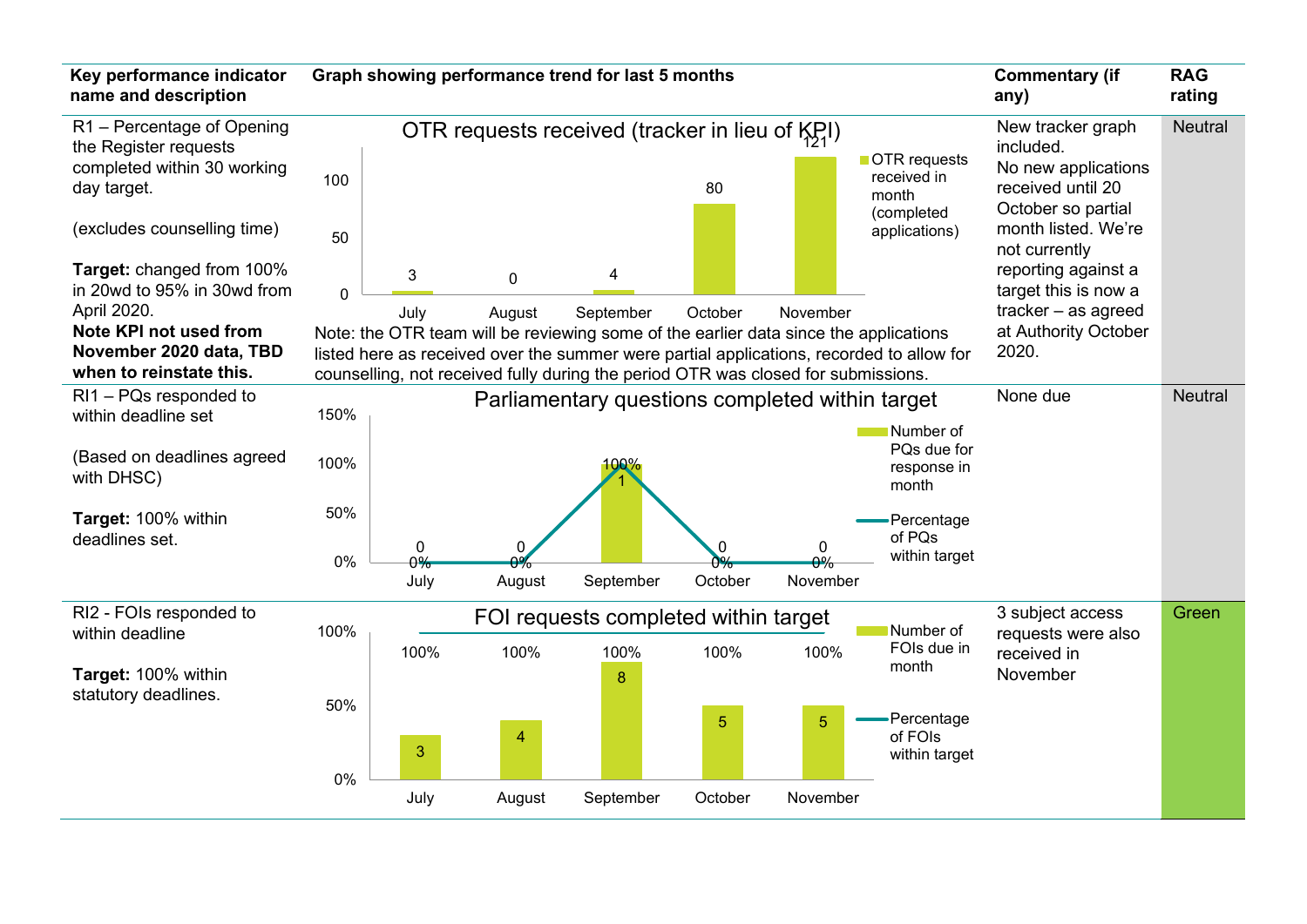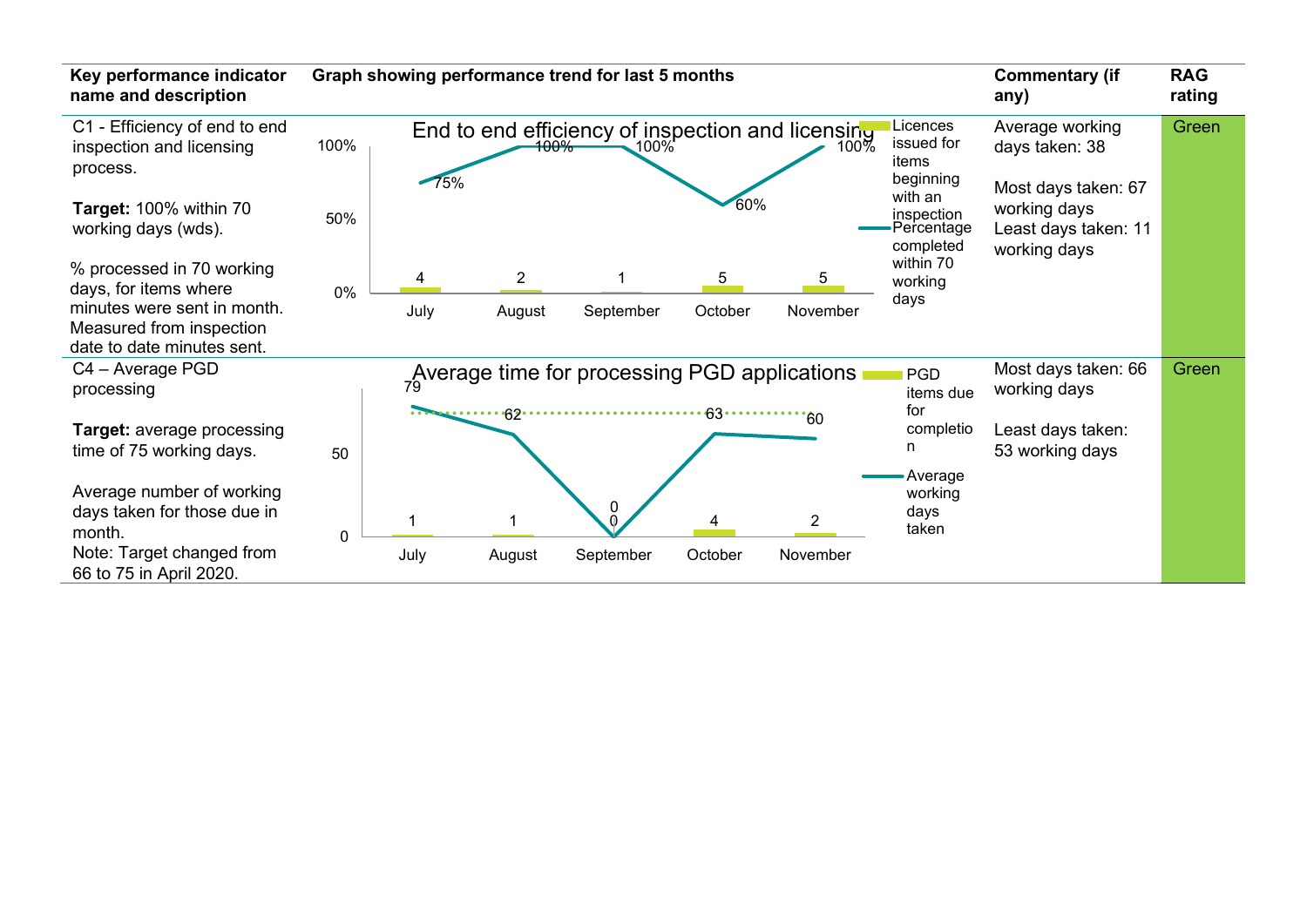

# Register Research Panel Annual Report

## Details about this paper

| Area(s) of strategy this paper<br>relates to: | The right information                                                                                                                          |
|-----------------------------------------------|------------------------------------------------------------------------------------------------------------------------------------------------|
| Meeting:                                      | Authority                                                                                                                                      |
| Agenda item:                                  | 8                                                                                                                                              |
| Meeting date:                                 | 27 January 2021                                                                                                                                |
| Author:                                       | Nora Cooke O'Dowd, Head of Research and Intelligence                                                                                           |
| Annexes                                       | Annex A: Publication list - Approved Register Research Panel projects<br>Annex B: Publication list - Anonymised Register data and FOI requests |

| Output from this paper       |                 |  |  |  |  |
|------------------------------|-----------------|--|--|--|--|
| For information or decision? | For information |  |  |  |  |
| Recommendation:              |                 |  |  |  |  |
| Resource implications:       |                 |  |  |  |  |
| Implementation date:         |                 |  |  |  |  |
| Communication(s):            |                 |  |  |  |  |
| Organisational risk:         | Low             |  |  |  |  |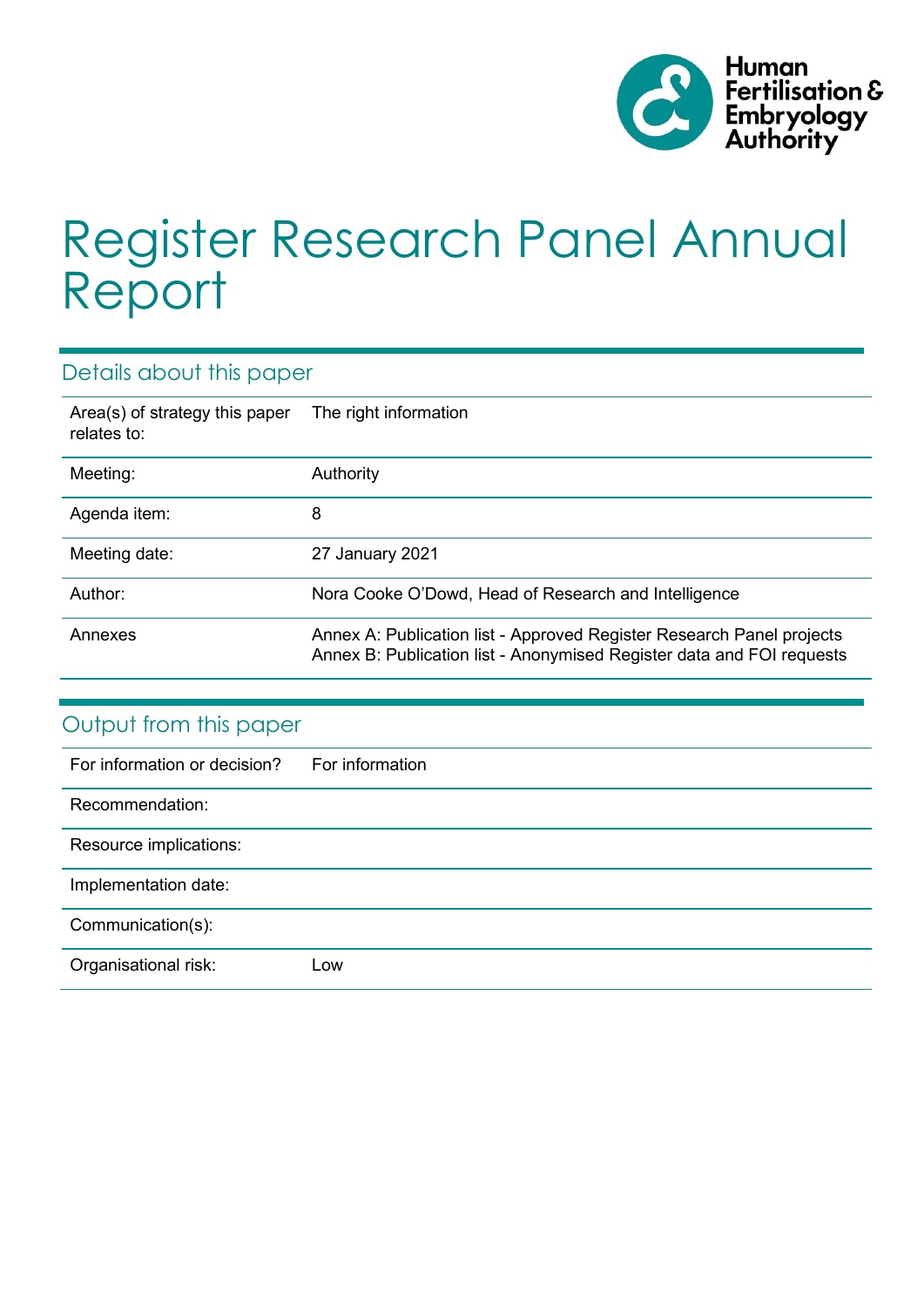#### 1. Introduction

- 1.1. The HFEA holds the largest register of data on assisted reproduction treatments in the world.
- 1.2. The Human Fertilisation and Embryology (Disclosure of Information for Research Purposes) Regulations 2010 state that the Authority may grant authorisation to a research establishment for the processing of disclosable protected information from the Register.
- 1.3. As a result, the HFEA is uniquely positioned to enable high quality research on patient care and outcomes via authorised access to Register data – full publication list included in appendices.
- $1.4.$  Under our strategic ambition to provide the best care, we want to continue to engage with researchers and work to enable access to relevant and valuable data on our Register, to inform high quality research.
- 1.5. The Authority delegates to the Register Research Panel, the power to authorise access to Register data for the purposes of medical or non-medical research. The panel meets every two months and is required to report annually to the Authority.

#### 2. Research Register Panel activity in 2020

- 2.1. Since the last annual report, the panel met six times, reviewed four applications and approved two projects (Section 3 below).
- $2.2.$  The panel has also reviewed three project extension or amendment requests, all of which were approved (Section 4 below).
- $2.3.$  In addition, the panel approved an update to the application and annual report forms, and a new project change form. This is part of ongoing work to continually review and improve the running of the panel.
- $2.4.$  Additionally, the Research and Intelligence team has been in contact with 11 new researchers to discuss research projects in 2020.
- $2.5.$  In the last annual report, we noted a large increase in interest in the Register in 2019, which has not yet translated into large numbers of applications. We encourage researchers to speak to us as early as possible, and there is a long tail to much of this research as researchers work to gain funding, resource and REC approval.

## 3. Projects approved in 2020

- **3.1. Associations between Assisted Reproductive Technologies and Women's Mental Health: an investigation using clinical data linkage, King's College London:** In the UK, approximately 20,000 children are born through ART each year. Despite isolated reports, remarkably little is known about the influence of ART on the mental health of the mother. This study will be the first to evaluate the burden of mental health problems associated with ART pregnancies in the UK. This project is waiting contract prior to data linkage.
- 3.2. **Effects of Assisted Reproductive Technology on long-term Birth Weight trends: A National Cohort Study, University of Manchester:** This study explores whether increased birth weight ART outcomes observed in a single-centre study are also observed in the national IVF cohort and naturally conceived cohort. The impact of IVF procedural factors on the time trends will also be explored. This project also seeks to further explore the extent of bias that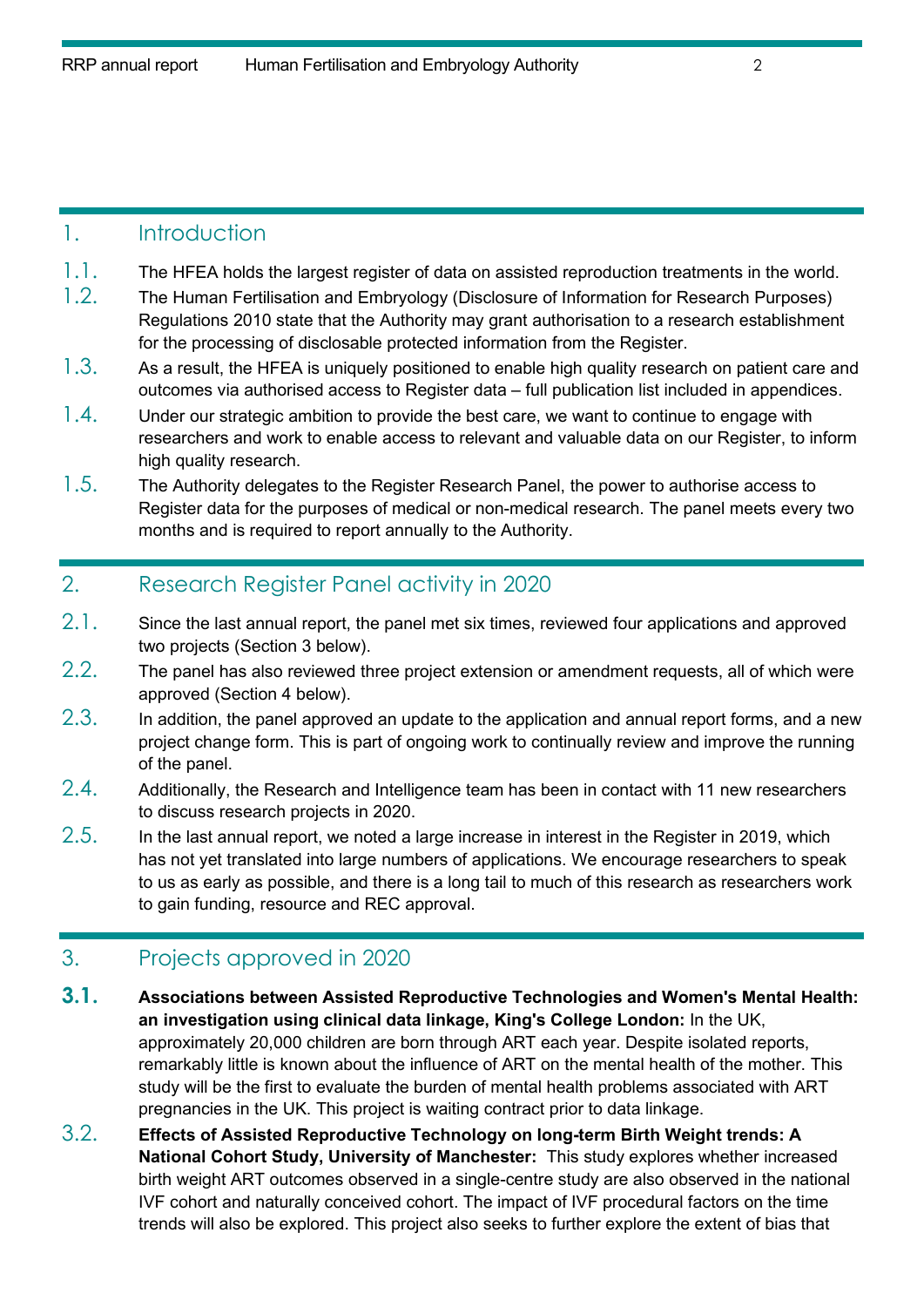may arise due to methodological issues associated with the public HFEA dataset such as data banding and incompleteness. This project is currently awaiting REC approval.

#### 4. Project amendments and extensions

- 4.1. **Prolonged Effects of Assisted reproductive technologies on the health of women and their children: a Record Linkage study for England (PEARL), University of Oxford:** The project requires a new bespoke dataset, linking information on fertility treatment held in the Register to health data held in the Clinical Practice Research Datalink (comprising primary care data, and linked to Hospital Episode Statistics and Index of Multiple Deprivation). Data has been shared with NHS Digital for the linkage work to begin and funding for this project is granted until May 2022. This project was initiated in 2016 but has experienced lengthy delays due to the complexity of agreeing a data flow and securing agreements across four organisations. We are working to standardise these processes and agreements where possible, so that these can be made more straightforward in future.
- 4.2. **Development and validation of prognostic models to predict pregnancy outcomes following in-vitro fertilization (IVF) treatment, University of Aberdeen:** Research on this project has been ongoing since December 2015. In May 2020, an amendment was approved to use the data in a COVID-19 project on prioritising IVF in the post COVID-19 era. The resulting paper, published in November 2020, highlighted that while delays in starting treatment was predicted to result in fewer babies in older women and those with a known cause of infertility, it has a less detrimental effect on couples with unexplained infertility, some of whom conceive naturally whilst waiting for treatment (Bhattacharya et al. 2020 below).
- 4.3. **Educational outcomes in children born after assisted reproductive technology; a population-based linkage study, University College London:** The study aims to address the question of whether children born after assisted reproduction are at a higher risk of developing learning or behavioural problems. The study will make use of a previously established database of linked records from the HFEA and ONS data, relating to now completed research addressing the question of whether children born after assisted reproduction have poorer health outcomes, approved in August 2012. Data access applications have been submitted to NHS digital and the Department of Education in order to carry out database linkage.

## 5. The year ahead

- 5.1. A researcher engagement day was planned to take place on 18 May 2020, but was cancelled due to the COVID-19 pandemic. The project has been put on hold and is due to be rescoped to consider whether the aims of the project can be met via alternative means.
- 5.2. We continue to work hard behind the scenes to improve processes to enable research while safeguarding our Register data. We recently recruited a new research officer to support this work, including the development of a section on our website dedicated to researchers interested in Register data.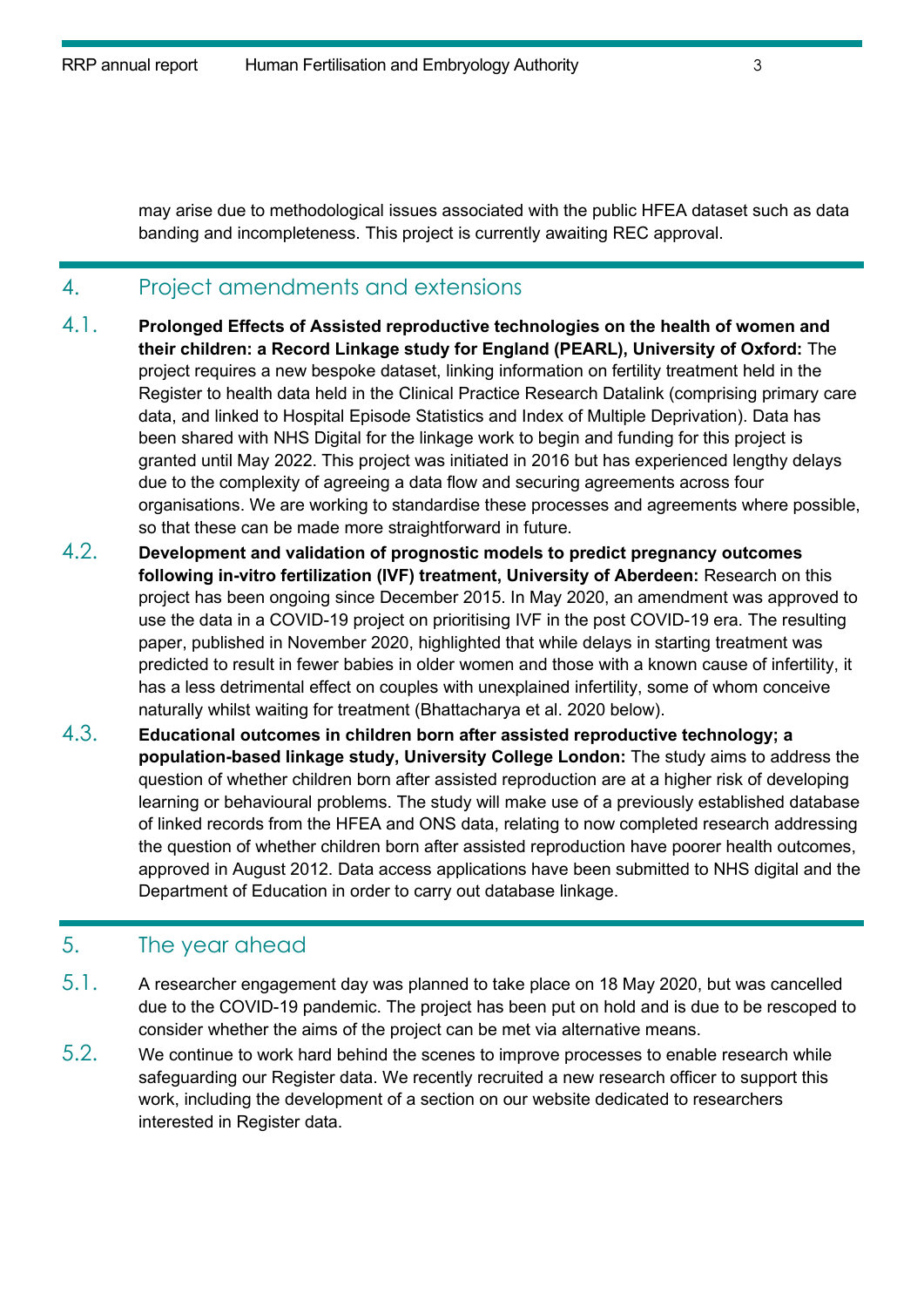## Annex A: Publication list - Approved Register Research Panel projects

#### 2020

- [Prioritising IVF treatment in the post COVID 19 era: a predictive modelling study based on UK national](https://academic.oup.com/humrep/advance-article/doi/10.1093/humrep/deaa339/5998652?searchresult=1#supplementary-data)  [data](https://academic.oup.com/humrep/advance-article/doi/10.1093/humrep/deaa339/5998652?searchresult=1#supplementary-data)**,** Siladitya Bhattacharya, Abha Maheshwari, Mariam Begum Ratna, Rik van Eekelen, Ben Willem Mol, David J McLernon, *Human Reproduction*, doi: 10.1093/humrep/deaa339 (23/11/2020)
- Cumulative live birth rates following blastocyst- [versus cleavage-stage embryo transfer in the first](https://abdn.pure.elsevier.com/en/publications/cumulative-live-birth-rates-following-blastocyst-versus-cleavage-)  [complete cycle of IVF: a population-based retrospective cohort study \(2020\).](https://abdn.pure.elsevier.com/en/publications/cumulative-live-birth-rates-following-blastocyst-versus-cleavage-) Cameron Natalie, et al. *Human Reproduction* doi.org/10.1093/humrep/deaa186.

#### 2019

• IVF for unexplained [subfertility; whom should we treat?](https://academic.oup.com/humrep/article-abstract/34/7/1249/5514324?redirectedFrom=fulltext)**,** R van Eekelen, N van Geloven, M van Wely, S Bhattacharya, F van der Veen, MJ Eijkemans, DJ McLernon, *Human Reproduction*, doi:10.1093/humrep/dez072 (13/6/2019)

### 2018

- [Risks of ovarian, breast, and corpus uteri cancer in women treated with assisted reproductive](https://discovery.ucl.ac.uk/id/eprint/10052851/)  [technology in Great Britain, 1991-2010: data linkage study including 2.2 million person years of](https://discovery.ucl.ac.uk/id/eprint/10052851/)  [observation](https://discovery.ucl.ac.uk/id/eprint/10052851/)**,** CL Williams, ME Jones, AJ Swerdlow, BJ Botting, MC Davies, I Jacobs, KS Bunch, MF Murphy and AG Sutcliffe, *British Medical Journal*, doi:10.1136/bmj.k2644 (1/7/2018)
- [The growth of assisted reproductive treatment-conceived children from birth to 5 years: a national](https://bmcmedicine.biomedcentral.com/articles/10.1186/s12916-018-1203-7)  [cohort study,](https://bmcmedicine.biomedcentral.com/articles/10.1186/s12916-018-1203-7) M Hann, S Roberts SW D'Souza, P Clayton, N Macklon and D Brison, *BMC medicine*, [doi:10.1186/s12916-018-1203-7](https://doi.org/10.1186/s12916-018-1203-7) (28/11/2018)

### 2017

- [Cumulative live birth rates following miscarriage in an initial complete cycle of IVF: a retrospective](https://academic.oup.com/humrep/article-abstract/doi/10.1093/humrep/dex293/4157548/Cumulative-live-birth-rates-following-miscarriage?redirectedFrom=fulltext)  [cohort study of 112 549 women,](https://academic.oup.com/humrep/article-abstract/doi/10.1093/humrep/dex293/4157548/Cumulative-live-birth-rates-following-miscarriage?redirectedFrom=fulltext) NJ Cameron, S Bhattacharya and DJ McLernon, *Human Reproduction,* [doi:10.1093/humrep/dex293](https://doi.org/10.1093/humrep/dex293) (20/9/2017)
- [Cancer risk in children born after donor ART,](https://academic.oup.com/humrep/article/33/1/140/4584990) CL Williams, KJ Bunch, MF Murphy, CA Stiller, BJ Botting, WH Wallace, MC Davies and AG Sutcliffe, *Human Reproduction*, [doi:10.1093/humrep/dex333](https://doi.org/10.1093/humrep/dex333) (2/11/2017)

## 2016

- [Cumulative live birth rates after one or more complete cycles of IVF: a population-based study of linked](https://academic.oup.com/humrep/article/31/3/572/2384747)  [cycle data from 178 898 women,](https://academic.oup.com/humrep/article/31/3/572/2384747) DJ McLernon, A Maheshwari, AJ Lee and S Bhattacharya, *Human Reproduction,* doi[:10.1093/humrep/dev336](https://doi.org/10.1093/humrep/dev336) (18/1/2016)
- [Predicting the chances of a live birth after one or more complete cycles of in vitro fertilisation:](https://www.bmj.com/content/355/bmj.i5735?__cf_chl_jschl_tk__=03dd995bd2b682401a263105801ff1d122ccfe41-1595787306-0-ASh5NR__P8nBImugzVBCvaEWdkSnhr_JzBA7kZ_MVZWzEdamBXa6ulc2eXxLkBneSDK9dHVJtkek6aHC_8RwGDeOFO5SdsSWU-X4MyRXV1Bi2OWh9ZUhrWt5T8NC5rYGeT7epzEmyVebf1fplVe7jdRiUXRvVdl1wYJRwTHHQnowesF9vAEyhCPYfOUQ3cGyEJrn5hrOvQG8PVqHK9H-D70gRaDLBtmVnShLyLu3bTjm0eoPeaS42_OV8rRSNOwCu5GKcLbs4A_sf7v5TxQlQhOjugEo5EVUlE5c3gStDSR9)  [population based study of linked cycle data from 113 873 women,](https://www.bmj.com/content/355/bmj.i5735?__cf_chl_jschl_tk__=03dd995bd2b682401a263105801ff1d122ccfe41-1595787306-0-ASh5NR__P8nBImugzVBCvaEWdkSnhr_JzBA7kZ_MVZWzEdamBXa6ulc2eXxLkBneSDK9dHVJtkek6aHC_8RwGDeOFO5SdsSWU-X4MyRXV1Bi2OWh9ZUhrWt5T8NC5rYGeT7epzEmyVebf1fplVe7jdRiUXRvVdl1wYJRwTHHQnowesF9vAEyhCPYfOUQ3cGyEJrn5hrOvQG8PVqHK9H-D70gRaDLBtmVnShLyLu3bTjm0eoPeaS42_OV8rRSNOwCu5GKcLbs4A_sf7v5TxQlQhOjugEo5EVUlE5c3gStDSR9) DJ McLernon, A Maheshwari, AJ Lee and S Bhattacharya, *British Medical Journal*, doi[:10.1136/bmj.i5735](https://doi.org/10.1136/bmj.i5735) (16/11/2016)
- Effect of ethnicity on live birth rates after in [vitro fertilisation/intracytoplasmic sperm injection treatment:](https://obgyn.onlinelibrary.wiley.com/doi/full/10.1111/1471-0528.14241)  [analysis of UK national database,](https://obgyn.onlinelibrary.wiley.com/doi/full/10.1111/1471-0528.14241) W Maalouf, B Campbell, K Jayaprakasan, *BJOG*, doi:10.1111/1471- 0528.14241 (19/8/2016)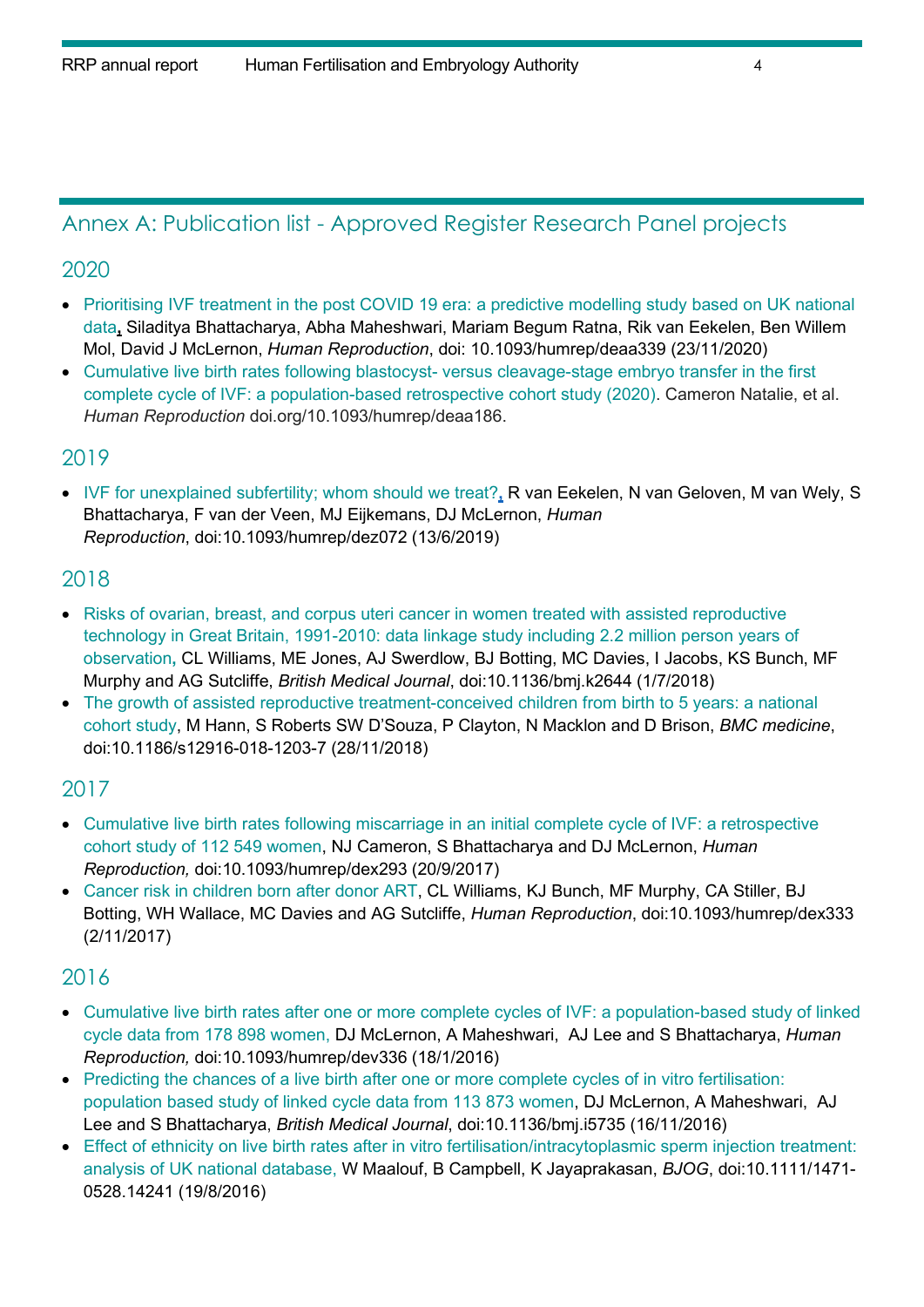## 2015

• [Live-birth rate associated with repeat in vitro fertilization treatment cycles,](https://jamanetwork.com/journals/jama/fullarticle/2478204) AD Smith, K Tilling, SM Nelson and DA Lawlor, *Jama*, doi:10.1001/jama.2015.17296 (22/12/2015)

## 2013

- [Effect of ethnicity on live birth rates after in vitro fertilisation or intracytoplasmic sperm injection](https://obgyn.onlinelibrary.wiley.com/doi/pdf/10.1111/1471-0528.12504)  [treatment,](https://obgyn.onlinelibrary.wiley.com/doi/pdf/10.1111/1471-0528.12504) K Jayaprakasan, D Pandian, J Hopkisson, BK Campbell and WE Maalouf, *BJOG,* doi:10.1111/1471-0528.12504 (6/11/2013)
- [Effect of age on decisions about the numbers of embryos to transfer in assisted conception: a](https://www.thelancet.com/journals/lancet/article/PIIS0140-6736(11)61267-1/fulltext)  [prospective study,](https://www.thelancet.com/journals/lancet/article/PIIS0140-6736(11)61267-1/fulltext) DA Lawlor and SM Nelson, *The Lancet*, doi:10.1016/S0140-6736(11)61267-1 (2/4/2013)

### 2011

• [Predicting live birth, preterm delivery, and low birth weight in infants born from in vitro fertilisation: a](https://journals.plos.org/plosmedicine/article?id=10.1371/journal.pmed.1000386)  [prospective study of 144,018 treatment cycles,](https://journals.plos.org/plosmedicine/article?id=10.1371/journal.pmed.1000386) SM Nelson and DA Lawlor, *PLoS Medicine*, doi:10.1371/journal.pmed.1000386 (4/1/2011)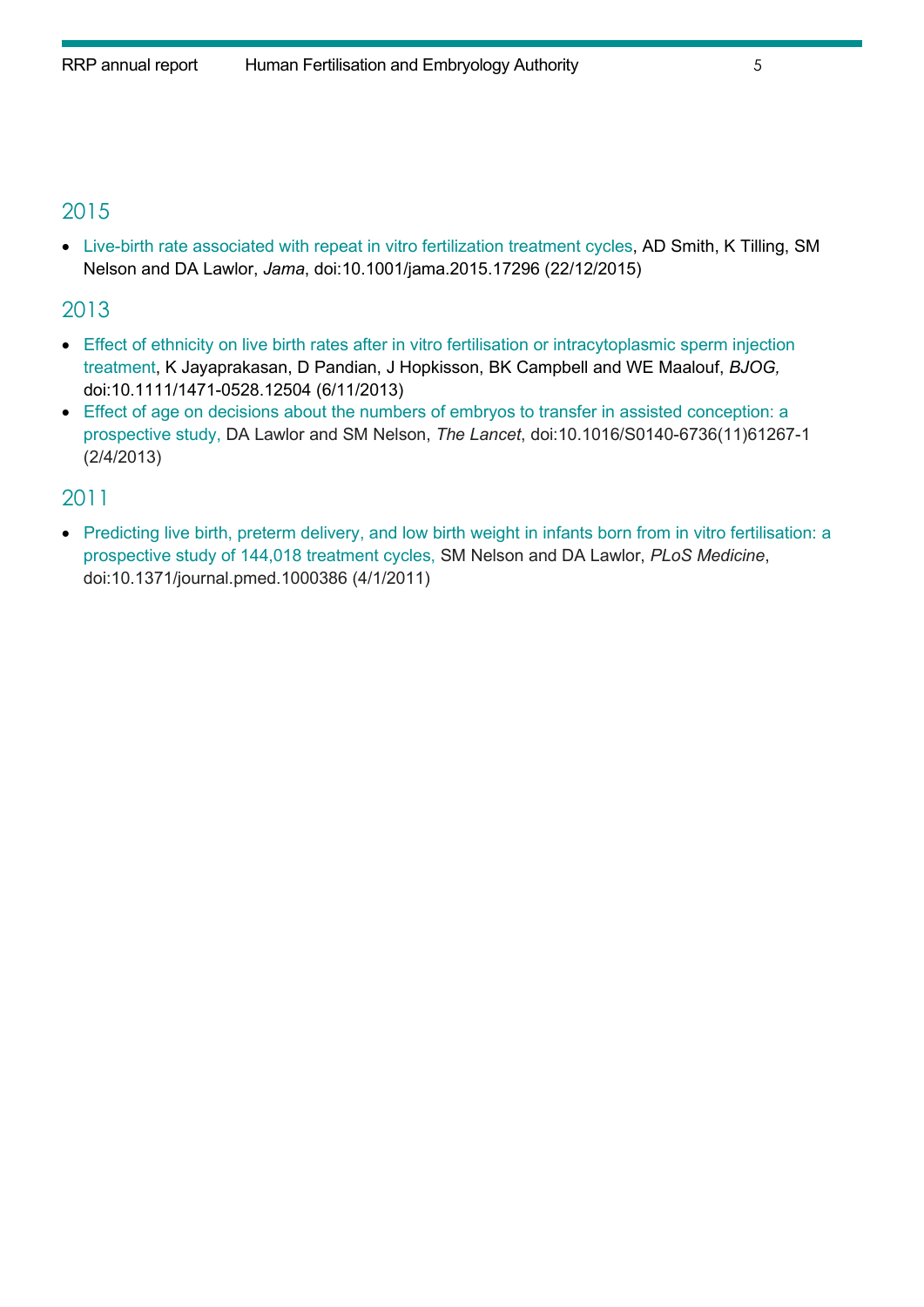### Annex B: Publication list - Anonymised Register data and FOI requests

Publications from projects that used data from the HFEA through FOI requests or from the publicly available anonymised register.

#### 2020

• [Machine learning predicts live-birth occurrence before in-vitro fertilization treatment,](https://www.nature.com/articles/s41598-020-76928-z) Goyal, A., Kuchana, M. & Ayyagari, K.P.R. *Sci Rep*, doi:10.1038/s41598-020-76928-z (01/05/2020)

#### 2019

- Secondary sex ratio in assisted [reproduction:](https://academic.oup.com/hropen/article/2019/4/hoz020/5581648) an analysis of 1 376 454 treatment cycles performed in the [UK,](https://academic.oup.com/hropen/article/2019/4/hoz020/5581648) PR Supramaniam, M Mittal, EO Ohuma, *Human Reproduction Open*, doi:10.1093/hropen/hoz020 (5/10/2019)
- Zygotic splitting following embryo biopsy: a cohort study of 207 697 single-embryo [transfers](https://obgyn.onlinelibrary.wiley.com/doi/full/10.1111/1471-0528.16045) following IVF [treatment,](https://obgyn.onlinelibrary.wiley.com/doi/full/10.1111/1471-0528.16045) MS Kamath, B Antonisamy and SK Sunkara, *BJOG: An International Journal of Obstetrics & Gynaecology*, [doi:10.1111/1471-0528.16045](https://doi.org/10.1111/1471-0528.16045) (12/12/2019)
- [Perinatal outcomes in singleton live births after fresh blastocyst-stage embryo transfer: a](https://academic.oup.com/humrep/article-abstract/34/9/1716/5550309?redirectedFrom=fulltext)  [retrospectiveanalysis of 67 147 IVF/ICSI cycles](https://academic.oup.com/humrep/article-abstract/34/9/1716/5550309?redirectedFrom=fulltext), N Marconi, EA Raja, S Bhattacharya, A Maheshwari, *Human Reproduction*, doi:10.1093/humrep/dez133 (16/8/2019)
- [Hydatidiform molar pregnancy following assisted reproduction,](https://link.springer.com/article/10.1007/s10815-018-1389-9) M Nickkho-Amiry. G Horne, M Akhtar, R Mathur and DR Brison, *Journal of assisted reproduction and genetics*, doi:10.1007/s10815-018-1389-9 (5/1/2019)

### 2018

• [Reconceiving](https://discovery.ucl.ac.uk/id/eprint/10069267/16/Gurtin%20et%20al.%20Reconceiving%20egg%20freezing%20-%20MANUSCRIPT%20-%20for%20RPS.pdf) egg freezing: insights from an analysis of 5 years of data from a UK clinic, Z.B Gürtin, T Shah, T, J Wang and K Ahuja, *Reproductive Biomedicine Online*, doi:10.1016/j.rbmo.2018.11.003 (11/12/2018)

## 2017

- [Perinatal outcomes after gestational surrogacy versus autologous IVF: analysis of national data,](http://www.sciencedirect.com/science/article/pii/S1472648317304157) SK Sunkara, B Antonisamy, HY Selliah and MS Kamath, *Reproductive Biomedicine Online*, doi:10.1016/j.rbmo.2017.08.024 (1/12/2017)
- [Pre-term birth and low birth weight following preimplantation genetic diagnosis: analysis of 88 010](https://academic.oup.com/humrep/article-abstract/32/2/432/2691435/Pre-term-birth-and-low-birth-weight-following?redirectedFrom=fulltext)  [singleton live births following PGD and IVF cycles,](https://academic.oup.com/humrep/article-abstract/32/2/432/2691435/Pre-term-birth-and-low-birth-weight-following?redirectedFrom=fulltext) SK Sunkara, B Antonisamy, HY Selliah and MS Kamath, *Human Reproduction*, doi[:10.1093/humrep/dew317](https://doi.org/10.1093/humrep/dew317) (23/1/2017)
- [Reproductive outcome following pre-implantation genetic diagnosis](http://www.tandfonline.com/doi/full/10.1080/14647273.2017.1336259?src=recsys) (PGD) in the UK**,** A Sharpe, P Avery and M Choudhary, *Human Fertility*, doi[:10.1080/14647273.2017.1336259](https://doi.org/10.1080/14647273.2017.1336259) (12/6/2017)
- [High-risk of preterm birth and low birth weight after oocyte donation IVF: analysis of 133,785 live births,](http://www.sciencedirect.com/science/article/pii/S1472648317302663) MS Kamath, B Antonisamy, M Mascarenhas and SK Sunkara, *Reproductive Biomedicine Online*, doi:10.1016/j.rbmo.2017.06.013 (1/9/2017)

### 2016

• [Does age of the sperm donor influence live birth outcome in assisted reproduction?,](https://academic.oup.com/humrep/article/31/3/582/2384700) NK Ghuman, E Mair, K Pearce and M Choudhary, *Human Reproduction,* doi:10.1093/humrep/dev331 (12/1/2016)